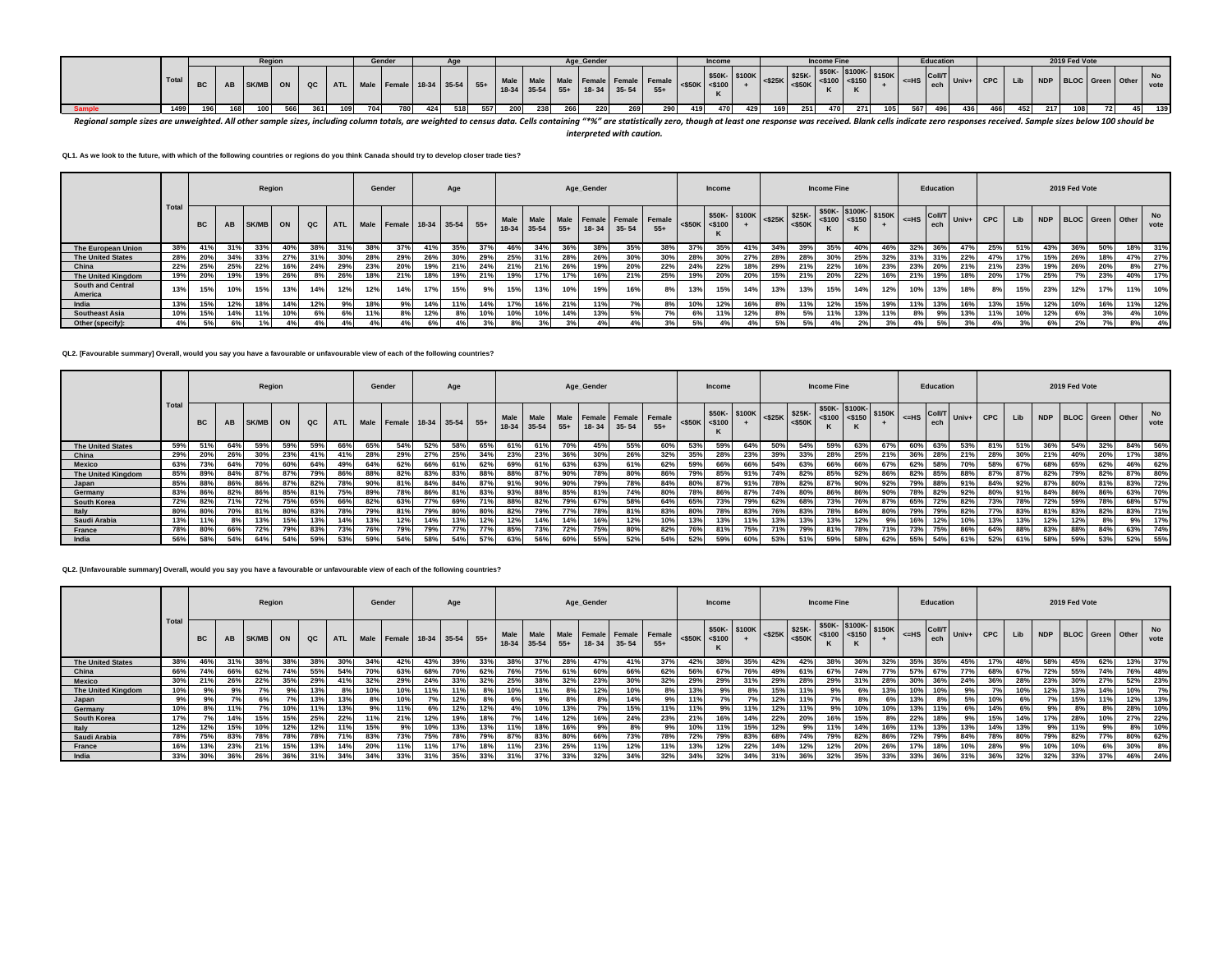## **QL2. [The United States] Overall, would you say you have a favourable or unfavourable view of each of the following countries?**

|                          |       |           |           | Region |     |     |     |     | Gender                          |     | Age |                 |                   |     |     | Age_Gender |                                                          |       |                                   | Income |                                                                                                                                                                                                                                                                                                     |     |     | <b>Income Fine</b> |     |     |            | Education |     |     |     |     | 2019 Fed Vote |                      |     |            |
|--------------------------|-------|-----------|-----------|--------|-----|-----|-----|-----|---------------------------------|-----|-----|-----------------|-------------------|-----|-----|------------|----------------------------------------------------------|-------|-----------------------------------|--------|-----------------------------------------------------------------------------------------------------------------------------------------------------------------------------------------------------------------------------------------------------------------------------------------------------|-----|-----|--------------------|-----|-----|------------|-----------|-----|-----|-----|-----|---------------|----------------------|-----|------------|
|                          | Total | <b>BC</b> | <b>AB</b> | SK/MB  | ON  | QC  |     |     | ATL Male Female 18-34 35-54 55+ |     |     |                 | $18-34$ 35-54 55+ |     |     |            | Male Male Male Female Female Female<br>$18 - 34$ 35 - 54 | $55+$ | $ \texttt{<$50K} \texttt{<$100} $ |        | $\begin{array}{ c c c c c c c c } \hline & $50K$ & $50K$ & $500K$ & $5100$ & $5150$ & $5100$ & $5150$ & $5150$ & $5150$ & $5150$ & $5150$ & $5150$ & $5150$ & $5150$ & $5150$ & $5150$ & $5150$ & $5150$ & $5150$ & $5150$ & $5150$ & $5150$ & $5150$ & $5150$ & $5150$ & $5150$ & $5150$ & $5150$$ |     |     |                    |     |     | $=$ HS ech |           |     |     | Lib |     |               | NDP BLOC Green Other |     | No<br>vote |
| Very favourable          | 20%   | 10%       |           | 21%    | 22% | 20% | 20% | 27% | 15%                             | 14% | 22% | 24 <sup>°</sup> | 22%               | 28% | 30% |            | 17%                                                      | 18%   | 19%                               | 21%    | 23%                                                                                                                                                                                                                                                                                                 | 18% | 19% | 21%                | 19% |     | 24.        | 23%       | 13% | 41% | 11% | 6%  | 13%           |                      | 42% | 12%        |
| <b>Mostly favourable</b> | 38%   | 41%       | 36%       | 38%    | 37% | 39% | 46% | 38% | 39%                             | 38% | 36% |                 | 39%               | 34% | 40% | 37%        | 39%                                                      | 41%   | 34%                               | 38%    | 41%                                                                                                                                                                                                                                                                                                 | 32% | 35% | 38%                | 44% | 39% | 200        | 39%       | 40% | 40% | 39% | 30% | 41%           | 27%                  | 42% | 44%        |
| Mostly unfavourable      | 26%   | 35%       | 19%       | 29%    | 24% | 28% | 19% | 23% | 29%                             | 29% | 26% | 24%             | 28%               | 23% | 20% | 31%        | 29%                                                      | 27%   | 28%                               | 27%    | 24%                                                                                                                                                                                                                                                                                                 | 28% | 28% | 27%                | 25% | 23% | 22%        | 24%       | 32% | 12% | 35% | 32% | 32%           | 46%                  | 6%  | 23%        |
| Very unfavourable        | 12%   | 11%       | 13%       | 10%    | 14% | 10% | 11% | 11% | 13%                             | 14% | 14% | 9%              | 10%               | 14% | 8%  | 17%        | 13%                                                      | 10%   | 13%                               | 11%    | 11%                                                                                                                                                                                                                                                                                                 | 13% | 13% |                    | 11% |     |            | 11%       | 12% | 5%  | 13% | 25% | 13%           | 16%                  | 7%  | 13%        |
| Don't know/Can't say     | 3%    | 3%        | 5%        |        | 3%  |     |     | 2%  | 5%                              | 5%  | 3%  |                 |                   | 2%  | 2%  | 8%         |                                                          |       |                                   |        | 10                                                                                                                                                                                                                                                                                                  | 8%  | 4%  | 3%                 |     |     |            | 2%        | 2%  | 2%  | 2%  | 6%  |               | 5%                   | 3%  | 7%         |
| <b>Net: Favourable</b>   | 59%   | 51%       | 64%       | 59%    | 59% | 59% | 66% | 65% | 54%                             | 52% | 58% | 65%             | 61%               | 61% | 70% | 45%        | 55%                                                      | 60%   | 53%                               | 59%    | 64%                                                                                                                                                                                                                                                                                                 | 50% | 54% | 59%                | 63% | 67% | 60°        | 63%       | 53% | 81% | 51% | 36% | 54%           | 32%                  | 84% | 56%        |
| <b>Net: Unfavourable</b> | 38%   | 46%       | 31%       | 38%    | 38% | 38% | 30% | 34% | 42%                             | 43% | 39% | 33%             | 38%               | 37% | 28% | 47%        | 41%                                                      | 37%   | 42%                               | 38%    | 35%                                                                                                                                                                                                                                                                                                 | 42% | 42% | 38%                | 36% | 32% | 35%        | 35%       | 45% | 17% | 48% | 58% | 45%           | 62%                  | 13% | 37%        |

**QL2. [China] Overall, would you say you have a favourable or unfavourable view of each of the following countries?**

|                          |      |           |           |       | Region |               |            |      | Gender                      |     | Age        |     |       |       |       | Age_Gender |           |                                              |                     | Income |              |     |                         | <b>Income Fine</b>                                |     |                                       |              | Education |            |     |     |            | 2019 Fed Vote |                         |     |            |
|--------------------------|------|-----------|-----------|-------|--------|---------------|------------|------|-----------------------------|-----|------------|-----|-------|-------|-------|------------|-----------|----------------------------------------------|---------------------|--------|--------------|-----|-------------------------|---------------------------------------------------|-----|---------------------------------------|--------------|-----------|------------|-----|-----|------------|---------------|-------------------------|-----|------------|
|                          | Tota | <b>BC</b> | <b>AB</b> | SK/MB | ON     | $_{\alpha c}$ | <b>ATL</b> |      | Male Female 18-34 35-54 55+ |     |            |     | 18-34 | 35-54 | $55+$ | $18 - 34$  | $35 - 54$ | Male Male Male Female Female Female<br>$55+$ | $<$ \$50K $<$ \$100 |        | \$50K-\$100K |     | $\frac{1}{525K}$ \$25K- | $-825K$ $ $ $<$ \$50K $ $ $<$ \$100 $ $ $<$ \$150 |     | $\frac{1}{2}$   \$50K- \$100K- \$150K | $\leq$ HS    | ech       |            |     | Lib | <b>NDP</b> |               | <b>BLOC</b> Green Other |     | No<br>vote |
| Very favourable          | 6%   | 5%        |           |       |        |               | 6%         | 6% L |                             |     |            | 8%  |       |       | 10%   | 5%         |           | 6%                                           | 6%1                 |        |              |     | $4\%$                   | 6%                                                |     |                                       | У‰ ∣         | $4\%$     |            |     |     | 4% I       |               |                         |     | 9%         |
| <b>Mostly favourable</b> | 23%  | 16%       | 23%       | 26%   | 17%    | 32%           | 35%        | 22%  | 24%                         | 22% | 21%        | 26% | 19%   | 19%   | 27%   | 25%        | 22%       | 26%                                          | 29%                 | 22%    | 19%          | 30% | 29%                     | 22%                                               | 22% | 17%                                   | $27^{\circ}$ | 24%       |            | 23% | 23% | 18%        | 32%           | 18%                     | 15% | 29%        |
| Mostly unfavourable      | 41%  | 54%       | 38%       | 40%   | 41%    | 37%           | 36%        | 43%  | 40%                         | 39% | 45%        | 39% | 41%   | 47%   | 41%   | 39%        | 43%       | 37%                                          | 33%                 | 42%    | 47%          | 25% | 38%                     | 42%                                               | 48% |                                       | 35%          | 41%       |            | 39% | 43% | 46%        | 42%           | 45%                     | 38% | 30%        |
| Very unfavourable        | 25%  | 21%       | 28%       | 22%   | 32%    | 18%           | 18%        | 27%  | 23%                         | 28% | 25%        | 23% | 36%   | 28%   | 20%   | 21%        | 23%       | 26%                                          | 23%                 | 24%    | 29%          | 24% | 22%                     | 24%                                               | 26% | 33%                                   | 22%          | 26%       | 29%        | 29% | 25% | 26%        | 13%           | 29%                     | 38% | 18%        |
| Don't know/Can't say     | 5%   | 5%        | 8%        | 8%    |        | 5%            | 5%         | 2%   | -8%                         | 6%  | 5%         |     |       | 2%    | 3%    | 10%        |           | 6%                                           | 8%                  |        |              | 12% | 6%                      | 5%                                                |     |                                       |              | 5%        |            |     | 2%  | 6%         | 5%            |                         | 7%  | 14%        |
| Net: Favourable          | 29%  | 20%       | 26%       | 30%   | 23%    | 41%           | 41%        | 28%  | 29%                         | 27% | 25%        | 34% | 23%   | 23%   | 36%   | 30%        | 26%       | 32%                                          | 35%                 | 28%    | 23%          | 39% | 33%                     | 28%                                               | 25% | 21%                                   | 36%          | 28%       | 21%        | 28% | 30% | 21%        | 40%           | 20%                     | 17% | 38%        |
| <b>Net: Unfavourable</b> | 66%  | 74%       | 66%       | 62%   | 74%    | 55%           | 54%        | 70%  | 53%                         | 68% | <b>70%</b> | 62% | 76%   | 75%   | 61%   | 60%        | 66%       | 62%                                          | 56%                 | 67%    | 76%          | 49% | 61%                     | 67%                                               | 74% | 77%                                   | 57%          | 67%       | <b>77%</b> | 68% | 67% | 72%        | 55%           | 74%                     | 76% | 48%        |

**QL2. [Mexico] Overall, would you say you have a favourable or unfavourable view of each of the following countries?**

|                          |       |           |      | Region |     |     |            |     | Gender                      |     | Age |     |      |     |     | Age_Gender |                             |                                         |                       | Income |              |     |                                 | <b>Income Fine</b>                                           |     |     |                                             | Education |                                                        |     |     |     | 2019 Fed Vote |                      |     |            |
|--------------------------|-------|-----------|------|--------|-----|-----|------------|-----|-----------------------------|-----|-----|-----|------|-----|-----|------------|-----------------------------|-----------------------------------------|-----------------------|--------|--------------|-----|---------------------------------|--------------------------------------------------------------|-----|-----|---------------------------------------------|-----------|--------------------------------------------------------|-----|-----|-----|---------------|----------------------|-----|------------|
|                          | Total | <b>BC</b> |      | SK/MB  | ON  |     | <b>ATL</b> |     | Male Female 18-34 35-54 55+ |     |     |     | Male |     |     |            | 18-34 35-54 55+ 18-34 35-54 | Male Male Female Female Female<br>$55+$ | $<$ \$50K $\le$ \$100 | K      | \$50K-\$100K |     | $ \text{<}$ \$25K $ $ \$25K $ $ | $$50K - $100K - $150K$<br>$ 525K$ $550K$ $ 5100$ $ 5150$ $-$ |     |     | $\leq$ =HS $\frac{\text{Coul}}{\text{ech}}$ |           | $\overline{\text{CoII/T}}$ Univ+ $\overline{\text{I}}$ | CPC | Lib |     |               | NDP BLOC Green Other |     | No<br>vote |
| Very favourable          | 11%   | 10%       |      | 15%    | 12% | 11% |            | 12% | 10%                         | 11% | 9%1 | 13% | 14%  | 9%  | 14% | ୪%         |                             | 12%                                     | 9%                    | 11%    | 13%          |     | 6%                              | 11%                                                          | 13% | 12% | 12%                                         |           | 11%                                                    |     | 14% | 10% | 11%           | 11%                  | 6%  | 11%        |
| <b>Mostly favourable</b> | 52%   | 63%       | 55%  | 55%    | 48% | 52% | 44%        | 52% | 52%                         | 55% | 52% | 50% | 55%  | 52% | 50% | 55%        | 53%                         | 49%                                     | 51%                   | 54%    | 53%          | 42% | 56%                             | 54%                                                          | 53% | 55% | 50%                                         | 48%       | 59%                                                    | 49% | 53% | 58% | 54%           | 51%                  | 40% | 51%        |
| Mostly unfavourable      | 24%   | 19%       | 19%  | 20%    | 27% | 23% | 31%        | 25% | 23%                         | 21% | 25% | 25% | 23%  | 28% | 24% | 19%        | 24%                         | 25%                                     | 23%                   | 23%    | 25%          | 22% | 23%                             | 23%                                                          | 25% | 25% | 22%                                         | 29%       | 21%                                                    | 27% | 24% | 19% | 21%           | 22%                  | 38% | 19%        |
| Very unfavourable        | 6%    | 2%1       | 6% l | 2%     | 8%  | 6%  | 10%        | 7%  | 5%                          | 3%  |     | 70/ | 2%   | 11% | 8%  | 3%         | 6%                          | 701                                     | 6% 1                  | 6%     | 70           |     | 5%                              | 6%                                                           |     | 3%  | 70/                                         | 70        |                                                        | 9%  | 3%  | 5%  | 9%            | 5%                   | 14% | 4%         |
| Don't know/Can't say     | 7%    |           | 11%  |        |     | 7%  | 9%         | 4%  | 10%                         | 11% | 5%  |     |      |     | 4%  | 14%        | 10%                         |                                         | 12%                   | 6%     |              |     | 9%                              | 6%                                                           |     |     |                                             | 6%        |                                                        | 5%  |     |     |               | 10%                  | 2%  | 14%        |
| Net: Favourable          | 63%   | 73%       | 64%  |        | 60% | 64% | 49%        | 64% | 62%                         | 66% | 61% | 62% | 69%  | 61% | 63% | 63%        | 61%                         | 62%                                     | 59%                   | 66%    | 66%          | 54% | 63%                             | 66%                                                          | 66% | 67% | 62%                                         | 58%       | 70%                                                    | 58% | 67% | 68% | 65%           | 62%                  | 46% | 62%        |
| <b>Net: Unfavourable</b> |       | 21%       | 26%  | 22%    | 35% | 29% | 41%        | 32% | 29%                         | 24% | 33% | 32% | 25%  | 38% | 32% | 23%        | 30%                         | 32%                                     | 29%                   | 29%    | 31%          | 29% | 28%                             | 29%                                                          | 31% | 28% | 30%                                         | 36%       | 24%                                                    | 36% | 28% | 23% | 30%           | 27%                  | 52% | 23%        |

**QL2. [The United Kingdom] Overall, would you say you have a favourable or unfavourable view of each of the following countries?**

|                            |                                                           |     |     | Region                   |     |       |            |     | Gender                      |     | Age |     |                     |     |       | Age_Gender    |                                 |                                         |                     | <b>Income</b> |              |     |      | <b>Income Fine</b> |     |     |                    | Education |       |            |     |     | 2019 Fed Vote |     |                      |            |
|----------------------------|-----------------------------------------------------------|-----|-----|--------------------------|-----|-------|------------|-----|-----------------------------|-----|-----|-----|---------------------|-----|-------|---------------|---------------------------------|-----------------------------------------|---------------------|---------------|--------------|-----|------|--------------------|-----|-----|--------------------|-----------|-------|------------|-----|-----|---------------|-----|----------------------|------------|
|                            | Total<br><b>BC</b><br>34%<br>51%<br>8%<br>2%<br>6%<br>85% |     | AB  | SK/MB                    | ON  | $-QC$ | <b>ATL</b> |     | Male Female 18-34 35-54 55+ |     |     |     | Male<br>18-34 35-54 |     | $55+$ | $18-34$ 35-54 |                                 | Male Male Female Female Female<br>$55+$ | $<$ \$50K $<$ \$100 | K             | \$50K-\$100K |     |      |                    |     |     | $I \leq HS$ Coll/T | ech       | Univ+ | <b>CPC</b> | Lib |     |               |     | NDP BLOC Green Other | No<br>vote |
| Very favourable            |                                                           | 36% | 30% | 36%                      | 37% | 28%   | 39%        | 35% | 33%                         | 33% | 32% |     | 37%                 | 29% | 39%   | 30%           | 34%                             | 36%                                     | 29%                 |               | 38%          | 29% | 29%  | 36%                | 35% | 42% | 33 <sup>°</sup>    | 33%       | -37%  | 36%        | 36% | 32% | 25%           | 33% | 26%                  | 34%        |
| <b>Mostly favourable</b>   |                                                           | 52% | 54% | 52%                      | 50% | 50%   | 47%        | 53% | 49%                         | 49% | 51% | 51% | 51%                 | 58% | 51%   | 48%           | 47%                             | 51%                                     | 50%                 | 49%           | 52%          | 45% | 53%  | 49%                |     | 44% | 49%                | 52%       | 51%   | 51%        | 50% | 51% | 54%           | 49% | 62%                  | 46%        |
| <b>Mostly unfavourable</b> |                                                           |     |     |                          | 7%  | 10%   |            | 8%  |                             |     |     |     |                     |     | 6%    | 7%            | 10%                             | 6% l                                    | 11%                 |               | 6%           | 13% | 9%   | $\sim$             |     | 11% |                    |           |       |            | 8%  |     | 11%           | 12% |                      | 6%         |
| Very unfavourable          |                                                           |     |     | 1%                       | 2%  | 3%    |            | 2%  | 2%                          | 3%  |     |     | 40                  | 3%  | 2%    | 5%            | $*$ <sup>0</sup> / <sub>0</sub> | 1%                                      |                     |               | 1%           | 2%  | 2%   | 2%                 | 2%  | 2%  |                    | 2%        | 1%    | 2%         | 3%  |     |               | 2%  | 1%                   | 2%         |
| Don't know/Can't sav       |                                                           |     |     | 6%                       | 4%  | 9%    | 6%         | 2%  |                             | 7%  | 6%  |     | 2%                  | 2%  | 2%    | 11%           | 10%                             | 6%                                      |                     |               | 2%           | 11% | 70/2 | 6%                 | 2%  |     |                    |           | 20I   | 6%         | 3%  | 6%  |               | 5%  | 3%                   | 13%        |
| <b>Net: Favourable</b>     | 10%                                                       |     |     | 87%                      | 87% | 79%   | 86%        | 88% | 82%                         | 83% | 83% | 88% | 88%                 | 87% | 90%   | 78%           | 80%                             | 86%                                     | 79%                 | 85%           | 91%          | 74% | 82%  | 85%                | 92% |     | 82%                | 85%       | 88%   | 87%        | 87% | 82% | 79%           | 82% | 87%                  | 80%        |
| <b>Net: Unfavourable</b>   |                                                           |     |     | $\overline{\phantom{a}}$ | 9%  | 13%   |            |     | 10%                         | 11% | 11% |     | 10%                 | 11% | 8%    | 12%           | 10%                             | 8% l                                    | 13%                 |               |              | 15% |      |                    |     | 13% |                    |           |       | 7%         | 10% | 12% | 13%           | 14% | 10%                  | 7%         |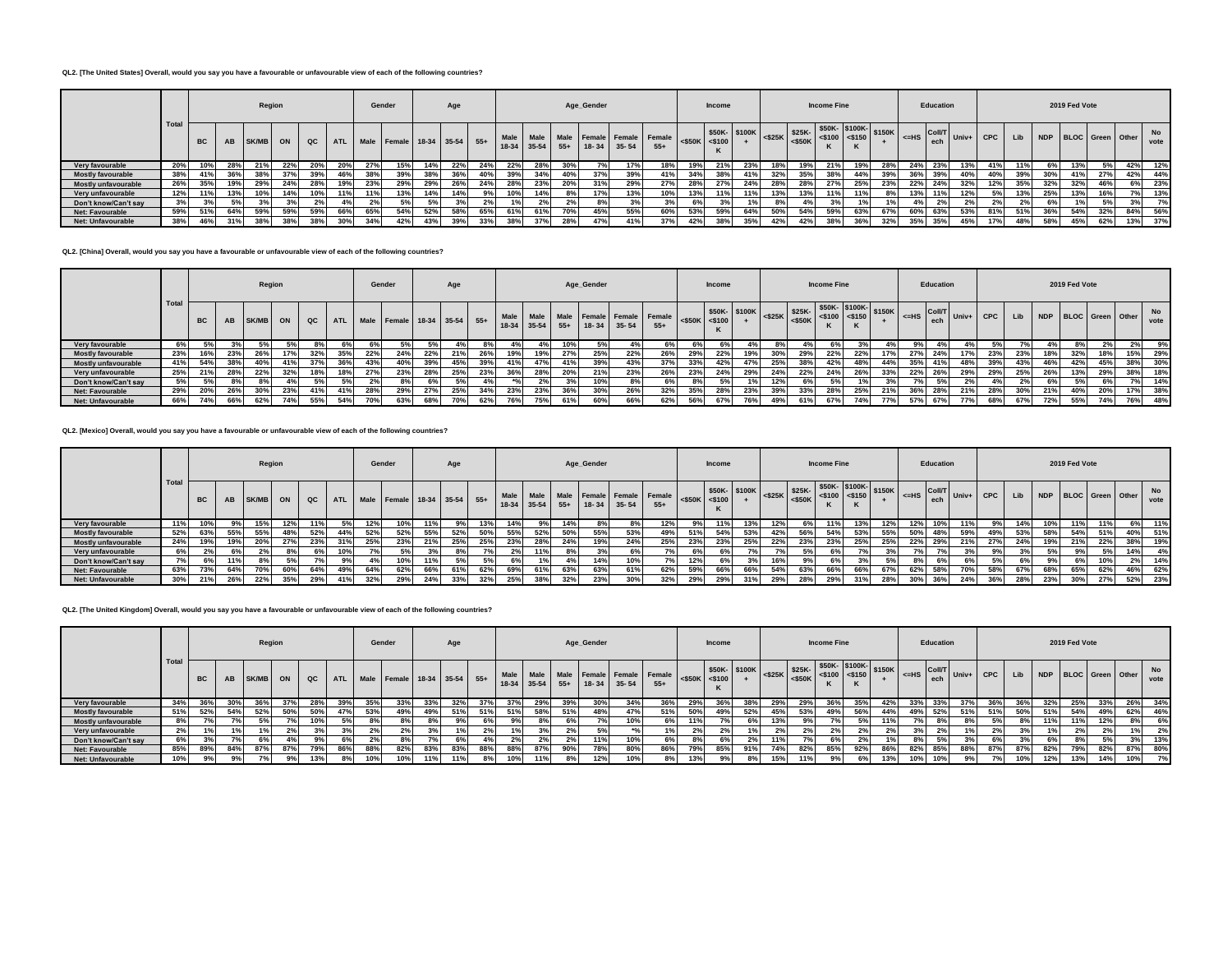## **QL2. [Japan] Overall, would you say you have a favourable or unfavourable view of each of the following countries?**

|                          |       |                            |           |       | Region |             |            |     | Gender                              |                | Age |     |       |       |     | Age_Gender        |     |                                              |           | Income               |                                                                                                                                                                                                                                                                      |     |     | <b>Income Fine</b> |     |       |                    | Education |     |       |     |     | 2019 Fed Vote        |     |     |            |
|--------------------------|-------|----------------------------|-----------|-------|--------|-------------|------------|-----|-------------------------------------|----------------|-----|-----|-------|-------|-----|-------------------|-----|----------------------------------------------|-----------|----------------------|----------------------------------------------------------------------------------------------------------------------------------------------------------------------------------------------------------------------------------------------------------------------|-----|-----|--------------------|-----|-------|--------------------|-----------|-----|-------|-----|-----|----------------------|-----|-----|------------|
|                          | Total | <b>BC</b>                  | <b>AB</b> | SK/MB | ON     | $_{\rm QC}$ | <b>ATL</b> |     | Male   Female   18-34   35-54   55+ |                |     |     | 18-34 | 35-54 |     | $55+$ 18-34 35-54 |     | Male Male Male Female Female Female<br>$55+$ | $<$ \$50K | $\frac{1}{2}$ <\$100 | $ \cdot $ <\$25K \\ \espace\$25K \espace\$25K \espace\$100 \espace\$150 \espace\$150 \espace\$150 \espace\$150 \espace\$150 \espace\$150 \espace\$150 \espace\$150 \espace\$150 \espace\$150 \espace\$150 \espace\$150 \espace\$150 \espace\$150 \e<br>\$50K- \$100K |     |     | n.                 |     |       | $=$ HS ech $\vert$ |           |     |       | Lib |     | NDP BLOC Green Other |     |     | No<br>vote |
| Very favourable          | 35%   | 39%                        | 32%       | 34%   | 37%    | 33%         | 23%        | 42% | 28%                                 | 39%            | 35% | 31% | 45%   | 42%   | 39% | 35%               | 28% | 24%                                          | 27%       | 35%                  | 44%                                                                                                                                                                                                                                                                  | 29% | 26% | 35%                | 40% | 55%   | 27%                | 34%       | 44% | 35%   | 39% | 33% | 34%                  | 28% | 31% | 26%        |
| <b>Mostly favourable</b> | 51%   | 49%                        | 54%       | 52%   | 50%    | 49%         | 55%        | 49% | 52%                                 | 45%            | 49% | 56% | 46%   | 48%   | 51% | 45%               | 50% | 60%                                          | 53%       | 52%                  | 47%                                                                                                                                                                                                                                                                  | 49% | 55% | 52%                | 49% | 38%   | 51%                | 53%       | 47% | 49%   | 52% | 54% | 46%                  | 53% | 52% | 45%        |
| Mostly unfavourable      | 7% l  |                            |           |       | 5%     | 10%         |            | 6%  |                                     | 4%             | 9%  | 6%  | 5%    | 6%    | 6%  | 4%                | 12% | 7%                                           | $8\%$     | 6%                   | 5%                                                                                                                                                                                                                                                                   |     |     | 6%                 |     |       | 10%                | 5%        |     |       |     |     | 12%                  | 5%  | 12% | 9%         |
| Very unfavourable        | 2%    |                            | 2%1       |       | 2%     | 3%          | 5%         | 2%  |                                     | 2%             | 2%  | 2%  |       |       | 2%  | 4%                | 2%  | 2%                                           | 4% a      | 2%                   | 2%                                                                                                                                                                                                                                                                   | 4%  |     | 2%                 |     | 3%    | 4%                 | 2%        |     | 2%    | 2%  | 2%  |                      | 69  |     | 3%         |
| Don't know/Can't say     | 6%    |                            |           |       | 6%     | 5%          | 9%         |     |                                     | 9%             | 4%  | 5%  |       |       | 2%  | 13%               |     | 7%                                           | 8%        | 5%                   | 2%                                                                                                                                                                                                                                                                   | 10% |     | 5%                 | 3%  | $2\%$ | 8%                 | 5%        |     | $6\%$ | 20I | 6%  |                      | 9%  | 5%  | 16%        |
| Net: Favourable          | 85%   | 88%                        | 86%       | 86%   | 87%    | 82%         | 78%        | 90% | 81%                                 | 84%            | 84% | 87% | 91%   | 90%   | 90% | 79%               | 78% | 84%                                          |           | 87°                  | 91%                                                                                                                                                                                                                                                                  | 78% | 82% | 87%                | 90% | 92%   | 79%                | 88%       | 91% | 84%   | 92% | 87% | 80%                  | 81% | 83% | 72%        |
| <b>Net: Unfavourable</b> | 9%    | 0 <sup>0<sup>f</sup></sup> | 70I       |       |        | 13%         |            |     | 10%                                 | 7 <sup>o</sup> | 12% | 8%  |       |       |     | 8%                | 14% | 9%                                           |           |                      |                                                                                                                                                                                                                                                                      | 12% | 11% |                    |     |       |                    |           | 5%  |       |     | 70  | 15%                  | 11% | 12% | 13%        |

**QL2. [Germany] Overall, would you say you have a favourable or unfavourable view of each of the following countries?**

|                          |       |           |                |       | Region |     |            |     | Gender                      |     | Age |     |     |             |       | Age_Gender  |     |                                                        |                     | Income |              |     |     | <b>Income Fine</b>                                                                                                                                                                                                      |     |     |           | Education |     |                                                                                 |     |     | 2019 Fed Vote  |     |                      |            |
|--------------------------|-------|-----------|----------------|-------|--------|-----|------------|-----|-----------------------------|-----|-----|-----|-----|-------------|-------|-------------|-----|--------------------------------------------------------|---------------------|--------|--------------|-----|-----|-------------------------------------------------------------------------------------------------------------------------------------------------------------------------------------------------------------------------|-----|-----|-----------|-----------|-----|---------------------------------------------------------------------------------|-----|-----|----------------|-----|----------------------|------------|
|                          | Total | <b>BC</b> | <b>AB</b>      | SK/MB | ON     | QC  | <b>ATL</b> |     | Male Female 18-34 35-54 55+ |     |     |     |     | 18-34 35-54 | $55+$ | 18-34 35-54 |     | Male   Male   Male   Female   Female   Female<br>$55+$ | $<$ \$50K $<$ \$100 |        | \$50K-\$100K |     |     | $$50K-$100K-$150K$<br>$\left  \begin{array}{cc} \text{$\$25K$} \\ \text{$\$25K$} \\ \text{$\$50K$} \end{array} \right  \left. \begin{array}{cc} \text{$\$20K$} \\ \text{$\$100$} \\ \text{$\$150$} \end{array} \right $ |     |     | $\leq$ HS |           |     | $\left  \begin{array}{c} \text{Coll/T} \\ \text{Univ+} \end{array} \right $ CPC | Lib |     |                |     | NDP BLOC Green Other | No<br>vote |
| Very favourable          | 37%   | 39%       | 31%            | 33%   | 41%    | 35% | 26%        | 43% |                             | 45% | 33% | 33% | 50% | 38%         | 42%   | 41%         | 29% | 26%                                                    | 30%                 | 389    | 45%          | 34% | 27% | 38%                                                                                                                                                                                                                     | 43% | 47% | 29%       |           | 48% | 31%                                                                             | 48% | 36% | 30%            | 42% | 20%                  | 25%        |
| <b>Mostly favourable</b> | 47%   | 47%       | 52%            | 53%   | 44%    | 46% | 49%        | 46% | 47%                         | 42% | 48% | 49% | 43% | 50%         | 44%   | 40%         | 45% | 55%                                                    | 48%                 | 48%    | 42%          | 40% | 53% | 48%                                                                                                                                                                                                                     | 43% | 43% | 48%       | 48%       | 43% | 49%                                                                             | 43% | 48% | 55%            | 44% | 43%                  | 44%        |
| Mostly unfavourable      | 8%    |           | 9%1            | 6%    | 8%     |     |            |     |                             |     | 10% | 9%  |     | 6%          | 10%   | 5%          | 14% | 8%                                                     | 9%                  |        |              | 9%  | 8%  |                                                                                                                                                                                                                         | 8%  |     |           | 9%        |     | 11%                                                                             | 5%  |     |                |     | 20%                  | 9%         |
| Very unfavourable        | 2%    |           | 0 <sup>0</sup> |       | 3%     |     | 2%         |     | 2%                          | 2%  | 2%  | 3%1 |     |             | 3%    | 2%          |     | 3%                                                     | 3%                  |        |              | 3%  | 2%  | 2%                                                                                                                                                                                                                      | 3%  |     |           | 3%        |     |                                                                                 |     |     | 2 <sup>9</sup> |     | 8%                   | 1%         |
| Don't know/Can't say     | 7% l  |           |                |       | 5%     |     |            |     | 10%                         |     |     |     | 2%  | 2%          | 2%    | 12%         | 11% | 9%                                                     | 11%                 | 5%     |              | 14% | 9%  | 5%                                                                                                                                                                                                                      | ە"د |     | 10%       |           |     | 6%                                                                              |     |     |                | 6%  | 8%                   | 20%        |
| Net: Favourable          | 83%   | 86%       | 82%            | 86%   | 85%    | 81% | 75%        | 89% | 78%                         | 86% | 81% | 83% | 93% | 88%         | 85%   | 81%         | 74% | 80%                                                    | 78%                 | 86%    | 87%          | 74% | 80% | 86%                                                                                                                                                                                                                     | 86% | 90% | 78%       | 82%       | 92% | 80%                                                                             | 91% | 84% | 86%            | 86% | 63%                  | 70%        |
| <b>Net: Unfavourable</b> | 10%   |           | 11%            | 7%    | 10%    | 11% |            |     | 11%                         |     | 12% | 12% |     | 10%         | 13%   | 7%          | 15% | 11%                                                    | 11%                 |        | 11%          | 12% | 11% |                                                                                                                                                                                                                         | 10% | 10% |           | 11%       | 6%  | 14%                                                                             |     |     |                | 8%  | 28%                  | 10%        |

**QL2. [South Korea] Overall, would you say you have a favourable or unfavourable view of each of the following countries?**

|                          |       |           |     |       | Region |     |            |     | Gender                      |     | Age |     |                 |         |       | Age_Gender |                                             |       |                     | <b>Income</b> |                                                                                                                                                                         |     |     | <b>Income Fine</b> |     |                 |                                                                                    | Education |                                           |            |     |     | 2019 Fed Vote |     |                      |            |
|--------------------------|-------|-----------|-----|-------|--------|-----|------------|-----|-----------------------------|-----|-----|-----|-----------------|---------|-------|------------|---------------------------------------------|-------|---------------------|---------------|-------------------------------------------------------------------------------------------------------------------------------------------------------------------------|-----|-----|--------------------|-----|-----------------|------------------------------------------------------------------------------------|-----------|-------------------------------------------|------------|-----|-----|---------------|-----|----------------------|------------|
|                          | Total | <b>BC</b> | AB  | SK/MB | ON     |     | <b>ATL</b> |     | Male Female 18-34 35-54 55+ |     |     |     | Male<br>$18-34$ | $35-54$ | $55+$ | $18 - 34$  | Male Male Female Female Female<br>$35 - 54$ | $55+$ | $<$ \$50K $<$ \$100 |               | $ \left  < \frac{25K}{525K} \right $ $\left  \frac{\$25K}{\$500K} \right $ $\left  \frac{\$150K}{\$150} \right $ $\left  \frac{\$150K}{\$150K} \right $<br>\$50K-\$100K |     |     |                    |     |                 | $\left  \begin{array}{c} \n\text{c} = \text{HS} \\ \text{ech} \end{array} \right $ |           | $\overline{\text{Coll/T}}$ Univ+ I $\sim$ | <b>CPC</b> | Lib |     |               |     | NDP BLOC Green Other | No<br>vote |
| Very favourable          | 19%   | 21%       | 18% | 17%   | 19%    | 20% | 18%        | 25% | 13%                         | 24% | 18% | 17% | 30%             | 22%     | 24%   | 19%        | 12%                                         | 10%   | 14%                 | 21%           | 25%                                                                                                                                                                     | 15% | 14% | 21%                | 23% | 30 <sup>°</sup> | 15%                                                                                | 19%       | 25%                                       | 18%        | 25% | 19% | 13%           | 15% | 15%                  | 12%        |
| <b>Mostly favourable</b> | 53%   | 61%       | 53% | 55%   | 56%    | 44% | 48%        | 57% | 49%                         | 53% | 52% | 54% | 58%             | 60%     | 55%   | 48%        | 45%                                         | 54%   | 51%                 | 52%           | 54%                                                                                                                                                                     | 46% | 54% | 52%                | 53% | 57%             | 51%                                                                                | 53%       | 56%                                       | 55%        | 53% | 52% | 46%           | 63% | 54%                  | 46%        |
| Mostly unfavourable      | 12%   | 3%        | 10% | 13%   | 11%    | 19% | 14%        | 8%  | 16%                         | 9%  | 14% | 13% |                 | 8%      | 9%    | 12%        | 19%                                         | 16%   | 15%                 | 12%           | 10%                                                                                                                                                                     | 16% | 14% | 12%                | 12% | 5%              | 15%                                                                                | 13%       |                                           | 10%        | 11% | 11% | 20%           | 5%  | 23%                  | 16%        |
| Very unfavourable        | 5%    | 4%        |     | 2%    | 4%     | 6%  | 8%         | 3%  |                             | 3%  |     |     | 1%              | 6%      | 20/   |            | 6%                                          |       | 6%                  |               |                                                                                                                                                                         | 6%  | 6%  | 4%                 | 3%  |                 |                                                                                    | 5%        | 1%                                        | For.       | 3%  | 6%  | 70            | 5%  | 4%                   | 6%         |
| Don't know/Can't say     | 11%   | 10%       | 14% | 13%   | 11%    | 11% | 12%        | 6%  | 16%                         | 11% | 11% | 11% |                 |         |       |            | 18%                                         | 13%   | 14%                 |               | 8%                                                                                                                                                                      | 16% | 12% | 11%                | 9%  |                 | 13%                                                                                | 11%       | 10%                                       | 12%        | 8%  | 11% | 14%           | 11% | 5%                   | 20%        |
| <b>Net: Favourable</b>   | 72%   | 82%       |     | 72%   | 75%    | 65% | 66%        | 82% | 63%                         | 77% | 69% | 71% | 88%             | 82%     | 79%   | 67%        | 58%                                         | 64%   | 65%                 | 73%           | 79%                                                                                                                                                                     | 62% | 68% | 73%                | 76% | 87%             | 65%                                                                                | 72%       | 82%                                       | 73%        | 78% | 72% | 59%           | 78% | 68%                  | 57%        |
| <b>Net: Unfavourable</b> | 17%   | $7\%$     | 14% | 15%   | 15%    | 25% | 22%        | 11% | 21%                         | 12% | 19% | 18% | 7%              | 14%     | 12%   | 16%        | 24%                                         | 23%   | 21%                 | 16%           | 14%                                                                                                                                                                     | 22% | 20% | 16%                | 15% | 8%              | 22%                                                                                | 18%       |                                           | 15%        | 14% | 17% | 28%           | 10% | 27%                  | 22%        |

### **QL2. [Italy] Overall, would you say you have a favourable or unfavourable view of each of the following countries?**

|                            | Total<br>21%<br>58%<br>10%<br>2%<br>8%<br>80% |           |           | Region       |     |     |            |     | Gender                      |     | Age |     |     |             |            | Age_Gender |             |                                              |            | <b>Income</b>     |              |     |     | <b>Income Fine</b> |     |     |            | Education     |             |            |     |     | 2019 Fed Vote |     |                      |            |
|----------------------------|-----------------------------------------------|-----------|-----------|--------------|-----|-----|------------|-----|-----------------------------|-----|-----|-----|-----|-------------|------------|------------|-------------|----------------------------------------------|------------|-------------------|--------------|-----|-----|--------------------|-----|-----|------------|---------------|-------------|------------|-----|-----|---------------|-----|----------------------|------------|
|                            |                                               | <b>BC</b> | <b>AB</b> | <b>SK/MB</b> | ON  | QC  | <b>ATL</b> |     | Male Female 18-34 35-54 55+ |     |     |     |     | 18-34 35-54 | $55+$      |            | 18-34 35-54 | Male Male Male Female Female Female<br>$55+$ | $ $ <\$50K | $ \leq 5100$<br>K | \$50K-\$100K |     |     |                    |     |     | $=$ HS ech | <b>Coll/T</b> | $Univ+$ CPC |            | Lib |     |               |     | NDP BLOC Green Other | No<br>vote |
| Very favourable            |                                               | 21%       | 10%       | 15%          | 23% | 28% |            | 20% | 22%                         | 23% | 22% | 20% | 24% | 20%         | 18%        | 22%        | 24%         | 21%                                          | 21%        | 22%               | 21%          | 18% | 23% | 22%                | 20% |     | -41        | 20%           | 23%         | 19%        | 26% | 21% | 23%           | 22% | 15%                  | 14%        |
| <b>Mostly favourable</b>   |                                               | 59%       | 60%       | 66%          | 58% | 56% | 60%        | 59% | 59%                         | 57% | 58% | 60% | 58% | 59%         | 59%        | 56%        | 58%         | 62%                                          | 59%        | 56%               | 62%          | 58% | 60% | 56%                | 64% | 56% | 57%        | 59%           | 59%         | 58%        | 56% | 61% | 60%           | 60% | 69%                  | 57%        |
| <b>Mostly unfavourable</b> |                                               | 10%       | 12%       | 9%           | 11% | 9%  | 6%         | 12% |                             | 9%  | 10% | 11% | 11% | 12%         | 14%        | 7%         |             | <b>7%</b>                                    |            |                   | 12%          | 8%  | 8%  | 9%                 | 12% | 12% | 8%         | 10%           | 12%         | 11%        | 11% | 8%  | 9%            |     | 6%                   | 8%         |
| Very unfavourable          |                                               |           |           | 1%           | 1%  | 3%  | 5%         |     | 1%                          | 1%  | 3%  |     | 40  | 6%          | 2%         | 2%         |             | 2%                                           |            |                   | 3%           | 4%  |     | 2%                 |     | 1%1 | 2%         | 3%            | 1%          | 2%         | 2%  |     |               | 2%  | 2%                   | 1%         |
| Don't know/Can't sav       |                                               |           | 15%       | 9%           | 8%  | 5%  | 11%        | 6%  | 10%                         | 11% |     |     | 7%  | 3%          | 7%         | 13%        | 11%         | 8%                                           | 10%        | 11%               | 3%           | 12% | 8%  | 11%                | 2%  | 5%  | 11%        |               |             | 9%         | 4%  |     | 6%            | 9%  | 9%                   | 19%        |
| <b>Net: Favourable</b>     | 80%<br>12%<br>12%                             |           | 70%       | 81%          | 80% | 83% | 78%        | 79% | 81%                         | 79% | 80% | 80% | 82% | 79%         | <b>77%</b> | 78%        | 81%         | 83%                                          | 80%        | 78%               | 83%          | 76% | 83% | 78%                | 84% |     | 79%        | 79%           | 82%         | <b>77%</b> | 83% | 81% | 83%           | 82% | 83%                  | 71%        |
| <b>Net: Unfavourable</b>   |                                               |           | 15%       | 10%          | 12% | 12% |            |     |                             | 10% | 13% | 13% | 11% | 18%         | 16%        | 9%         |             | 9%                                           | 10%        | 11%               | 15%          | 12% | 9%  |                    |     | 16% | 11%        | 13%           |             | 14%        | 13% |     |               |     |                      | 10%        |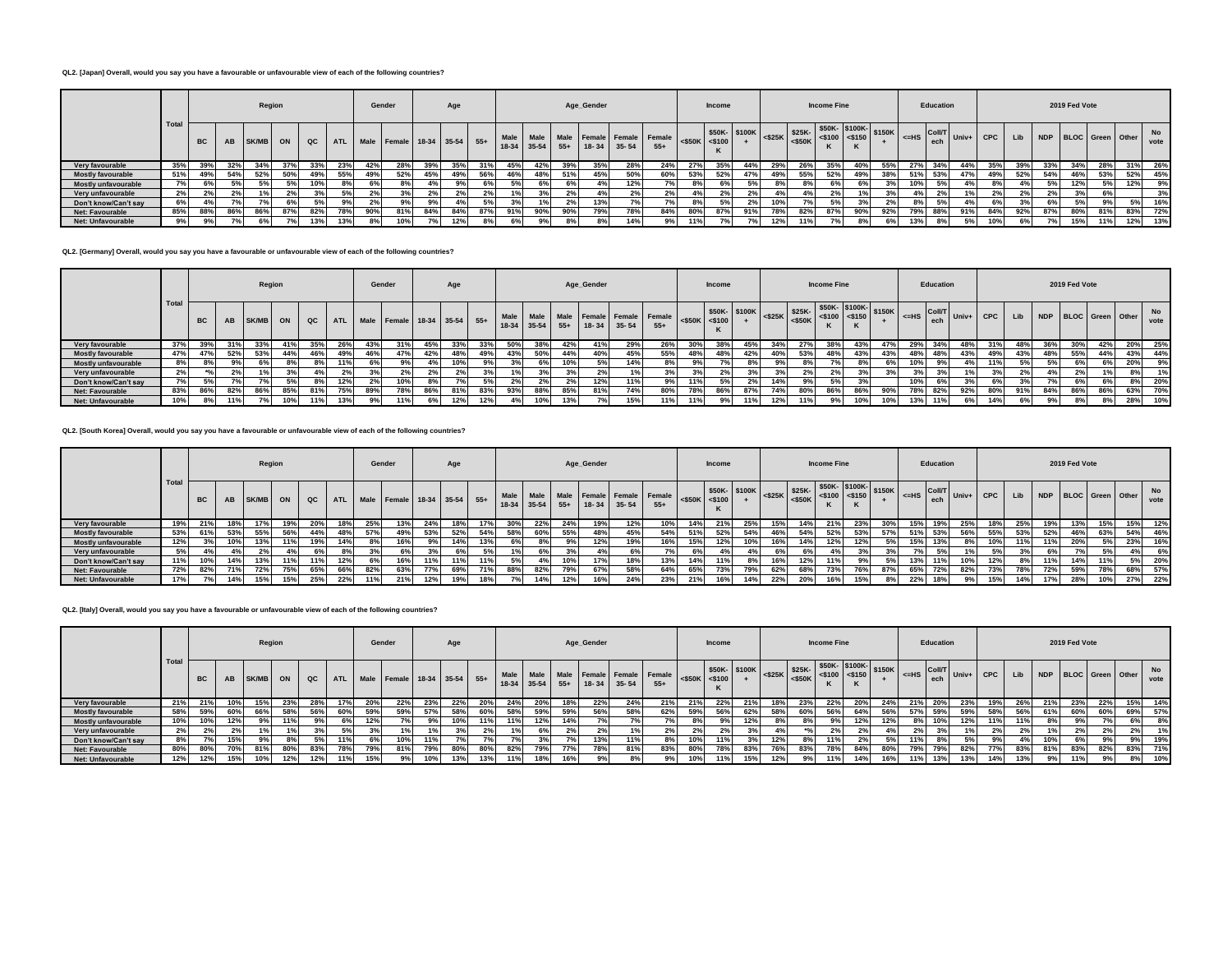### **QL2. [Saudi Arabia] Overall, would you say you have a favourable or unfavourable view of each of the following countries?**

|                          |       |           | Region<br>AB<br>SK/MB<br>ON<br>$_{\alpha c}$<br>13%<br>12%<br>10%<br>37%<br>42%<br>36%<br>38%<br>36%<br>42%<br>39%<br>46%<br>9%।<br>7%<br>10% |     |     |     |                | Gender |                             | Age |                |     |     |                | Age_Gender |     |                       |                                              | <b>Income</b>       |     |                                                                                           |     | <b>Income Fine</b> |     |     |     | Education |       |     |     |     | 2019 Fed Vote |     |                      |            |            |
|--------------------------|-------|-----------|-----------------------------------------------------------------------------------------------------------------------------------------------|-----|-----|-----|----------------|--------|-----------------------------|-----|----------------|-----|-----|----------------|------------|-----|-----------------------|----------------------------------------------|---------------------|-----|-------------------------------------------------------------------------------------------|-----|--------------------|-----|-----|-----|-----------|-------|-----|-----|-----|---------------|-----|----------------------|------------|------------|
|                          | Total | <b>BC</b> |                                                                                                                                               |     |     |     | <b>ATL</b>     |        | Male Female 18-34 35-54 55+ |     |                |     |     | $18-34$ 35-54  |            |     | $55+$   18-34   35-54 | Male Male Male Female Female Female<br>$55+$ | $<$ \$50K $<$ \$100 |     | $\frac{1}{5100K}$ = \$25K = \$25K = \$25K = \$100 = \$150K = \$150K = -11<br>\$50K-\$100K |     |                    |     |     |     |           |       |     |     | Lib |               |     | NDP BLOC Green Other |            | No<br>vote |
| Very favourable          | 2%    |           |                                                                                                                                               |     |     |     | 2 <sup>9</sup> |        | 2%                          |     |                |     |     |                |            |     |                       | 1%                                           | 2%                  |     |                                                                                           |     |                    |     | 2%  | 2%  |           | $2\%$ | 2%  | 2%  |     |               |     |                      | 2%         | 3%         |
| <b>Mostly favourable</b> | 11%   | 10%       |                                                                                                                                               |     |     |     | 12%            | 11%    | 10%                         | 10% | 11%            | 10% | 8%  | 13%            | 11%        | 13% | 10%                   | 9%1                                          | 12%                 |     | 9%                                                                                        | 11% | 12%                | 10% | 10% | 6%  | 13%       | 10%   | 8%  | 11% | 10% | 11%           | 9%  | 8%                   | <b>7%1</b> | 13%        |
| Mostly unfavourable      | 38%   | 40%       |                                                                                                                                               |     |     |     |                | 38%    | 39%                         | 36% | 38%            | 40% | 34% | 40%            | 38%        | 38% | 36%                   | 41%                                          | 33%                 | 40% | 40%                                                                                       | 31% | 34%                | 40% | 42% | 39% | 37%       | 39%   | 38% | 37% | 41% | 40%           | 35% | 32%                  | 31%        | 40%        |
| Very unfavourable        | 39%   | 35%       |                                                                                                                                               |     |     |     | 30%            | 45%    | 34%                         | 39% | 40%            | 39% | 53% | 43%            | 42%        | 27% | 37%                   | 36%                                          | 39%                 | 39% | 43%                                                                                       | 37% | 40%                | 39% | 40% | 47% | 34%       | 40%   | 46% | 41% | 39% | 40%           | 47% | 45%                  | 50%        | 22%        |
| Don't know/Can't say     | 10%   | 14%       |                                                                                                                                               |     |     |     | 15%            |        | 15%                         | 10% | 0 <sup>0</sup> | 9%  |     | 3 <sup>o</sup> |            | 18% | 15%                   | 12%                                          | 15%                 |     |                                                                                           | 19% | 13%                | 8%  | 6%  | 5%  | 13%       | 9%    | 6%  |     | 8%  |               |     | 14%                  | 10%        | 21%        |
| <b>Net: Favourable</b>   | 13%   | 11%       |                                                                                                                                               | 13% | 15% | 13% | 14%            | 13%    | 12%                         | 14% | 13%            | 12% | 12% | 14%            | 14%        | 16% | 12%                   | 10%                                          | 13%                 |     | 11%                                                                                       | 13% | 13%                | 13% | 12% | 9%  |           | 12%   | 10% | 13% | 13% | 12%           | 12% | 8%                   | 9%         | 17%        |
| <b>Net: Unfavourable</b> | 78%   | 75%       | 83%                                                                                                                                           | 78% | 78% | 78% | 71%            | 83%    | 73%                         | 75% | 78%            | 79% | 87% | 83%            | 80%        | 66% | 73%                   | 78%                                          | 72%                 | 79% | 83%                                                                                       | 68% | 74%                | 79% | 82% | 86% | 72%       | 79%   | 84% | 78% | 80% | 79%           | 82% | 77%                  | 80%        | 62%        |

**QL2. [France] Overall, would you say you have a favourable or unfavourable view of each of the following countries?**

|                            |      |           | <b>AB</b><br>53%<br>21%<br>66% |       | Region |     |            |     | Gender                      |     | Age |     |       |           |       | Age_Gender |           |                                              |                     | <b>Income</b> |               |                   |     | <b>Income Fine</b>                                                        |     |     |           | Education |     |     |     |     | 2019 Fed Vote |                      |     |                   |
|----------------------------|------|-----------|--------------------------------|-------|--------|-----|------------|-----|-----------------------------|-----|-----|-----|-------|-----------|-------|------------|-----------|----------------------------------------------|---------------------|---------------|---------------|-------------------|-----|---------------------------------------------------------------------------|-----|-----|-----------|-----------|-----|-----|-----|-----|---------------|----------------------|-----|-------------------|
|                            | Tota | <b>BC</b> |                                | SK/MB | ON     | QC  | <b>ATL</b> |     | Male Female 18-34 35-54 55+ |     |     |     | 18-34 | $35 - 54$ | $55+$ | $18 - 34$  | $35 - 54$ | Male Male Male Female Female Female<br>$55+$ | $<$ \$50K $<$ \$100 |               | \$50K- \$100K | $ \ll 25K$ \$25K- |     | $$50K - $100K - $150K$<br>$-525K$ $ $ $-550K$ $ $ $-5100$ $ $ $-5150$ $ $ |     |     | $\leq$ HS |           |     |     | Lib |     |               | NDP BLOC Green Other |     | <b>No</b><br>vote |
| Very favourable            | 26%  | 18%       |                                | 15%   |        |     | 22%        | 27% | 25%                         | 30% |     | 23% | 34%   | 26%       | 23%   | 27%        | 26%       | 22%                                          | 23%                 | 30°           | 26%           |                   | 23% | 30%                                                                       | 26% |     |           | 24%       | ־סכ | 13% | 40% | 26% | 41%           | 29%                  | 12% | 18%               |
| <b>Mostly favourable</b>   | 52%  | 62%       |                                | 57%   | 50%    | 46% | 51%        | 49% | 55%                         | 49% | 50% | 55% | 50%   | 46%       | 49%   | 48%        | 54%       | 60%                                          | 53%                 | 51%           | 49%           | 47%               | 56% | 51%                                                                       | 52% | 45% | 53%       | 51%       | 49% | 51% | 49% | 57% | 47%           | 56%                  | 51% | 57%               |
| <b>Mostly unfavourable</b> | 12%  | 12%       |                                | 19%   | 12%    |     | 11%        | 16% |                             | 9%  | 13% | 14% | 10%   | 18%       | 19%   | 10%        | 9%        | 9%                                           | 9%                  |               | 18%           | 9°                | 9%  | 10%                                                                       | 16% | 23% | 13%       | 14%       | 9%  | 23% |     |     | 5%            | 5%                   | 29% | 7%                |
| Very unfavourable          | 3%   | 1%        |                                | 2%    |        |     | 3%         | 4%  | 2%                          | 2%  | 4%  | 4%  |       | 5%        | 6%    | 2%         | 2%        | 2%                                           | 4%                  | 2%            |               | 5%                | 3%  | 2%                                                                        | 4%  |     |           | 3%        |     | 6%  | 2%  |     | 5%            | 1%                   | 2%  | 1%                |
| Don't know/Can't say       | 7%   | 7%        |                                | 8%    | 69     |     | 13%        | 4%1 | 10%                         | 10% | 6%  |     |       |           | 3%    | 14%        | 9%        | 7%                                           | 11%                 |               |               | 15%               |     |                                                                           | 2%  |     |           | 7%        |     |     |     |     | 2%            | 9%                   | 7%  | 18%               |
| <b>Net: Favourable</b>     | 78%  | 80%       |                                | 72%   | 79%    | 83% | 73%        | 76% | 79%                         | 79% | 77% | 77% | 85%   | 73%       | 72%   | 75%        | 80%       | 82%                                          | 76%                 | 81%           | 75%           | 71%               | 79% | 81%                                                                       | 78% | 71% | 73%       | 75%       | 86% | 64% | 88% | 83% | 88%           | 84%                  | 63% | 74%               |
| <b>Net: Unfavourable</b>   | 16%  | 13%       | 23%                            | 21%   | 15%    | 13% | 14%        | 20% | 11%                         | 11% | 17% | 18% |       | 23%       | 25%   | 11%        | 12%       | 11%                                          | 13%                 | 12%           | 22%           | 14%               | 12% | 12%                                                                       | 20% | 26% | 17%       | 18%       |     | 28% | 9%  | 10% | 10%           |                      | 30% | 8%                |

**QL2. [India] Overall, would you say you have a favourable or unfavourable view of each of the following countries?**

|                          |       |           |     | Region |     |     |            |     | Gender                      |        | Age |     |      |     |     | Age_Gender |                             |                                         |                       | Income |                                                                                                  |     |     | <b>Income Fine</b>                                                                 |     |     |                                                                                         | Education |                                                        |            |      |     | 2019 Fed Vote |                      |     |            |
|--------------------------|-------|-----------|-----|--------|-----|-----|------------|-----|-----------------------------|--------|-----|-----|------|-----|-----|------------|-----------------------------|-----------------------------------------|-----------------------|--------|--------------------------------------------------------------------------------------------------|-----|-----|------------------------------------------------------------------------------------|-----|-----|-----------------------------------------------------------------------------------------|-----------|--------------------------------------------------------|------------|------|-----|---------------|----------------------|-----|------------|
|                          | Total | <b>BC</b> | AB  | SK/MB  | ON  |     | <b>ATL</b> |     | Male Female 18-34 35-54 55+ |        |     |     | Male |     |     |            | 18-34 35-54 55+ 18-34 35-54 | Male Male Female Female Female<br>$55+$ | $<$ \$50K $\le$ \$100 | K      | $\frac{1}{250K}$ \$100K $\left  \frac{25K}{25K} \right $ \$25K $\left  \frac{25K}{250K} \right $ |     |     | $$50K - $100K - $150K$<br>$ 525K$ $\leq$ $550K$ $\leq$ $5100$ $\leq$ $5150$ $\leq$ |     |     | $\left  \right $ $\leq$ HS $\left  \right $ $\left  \right $ $\right $ $\left  \right $ |           | $\overline{\text{CoII/T}}$ Univ+ $\overline{\text{I}}$ | <b>CPC</b> | Lib  |     |               | NDP BLOC Green Other |     | No<br>vote |
| Very favourable          |       |           |     |        |     |     | 2%         | 8%  |                             | $\sim$ | 5%  |     |      | 6%  | 11% |            |                             |                                         |                       | ୪%     |                                                                                                  |     |     |                                                                                    |     |     |                                                                                         | -6%       |                                                        |            | 6% I |     |               | 10%                  | 5%  | 6%         |
| <b>Mostly favourable</b> | 49%   | 51%       | 46% | 60%    | 47% | 51% | 51%        | 51% | 48%                         | 51%    | 49% | 49% | 55%  | 50% | 48% | 48%        | 48%                         | 49%                                     | 45%                   | 52%    | 52%                                                                                              | 47% | 45% | 52%                                                                                | 50% | 58% | 46%                                                                                     | 48%       | 55%                                                    | 43%        | 55%  | 52% | 55%           | 43%                  | 47% | 49%        |
| Mostly unfavourable      | 26%   | 23%       | 28% | 19%    | 30% | 25% | 25%        | 26% | 27%                         | 26%    | 28% | 25% | 23%  | 28% | 26% | 29%        | 29%                         | 25%                                     | 28%                   | 25%    | 27%                                                                                              | 24% | 31% | 25%                                                                                | 27% | 28% | 24%                                                                                     | 28%       | 27%                                                    | 26%        | 27%  | 27% | 28%           | 30%                  | 35% | 18%        |
| Very unfavourable        | 7%    |           | 8%  | 8%     | 6%  | 6%  | 8%         | 8%  | 6%                          | 6%     |     | 70/ | 8%   | 9%  | 70/ | 3%         | 5%                          | 701                                     | 6%                    |        | 8%                                                                                               |     | 5%  |                                                                                    | 8%  |     |                                                                                         | 8%        | 3%                                                     | 10%        | 4%   | 5%  | .5%           | 7%                   | 11% | 6%         |
| Don't know/Can't say     | 10%   | 12%       | 10% | 9%।    | 10% | 10% | 13%        |     | 13%                         | 10%    | 10% | 10% |      |     | 70  | 13%        | 13%                         | 14%                                     | 14%                   | 9%     | 6%                                                                                               |     | 13% |                                                                                    |     |     | 12%                                                                                     |           | 8%                                                     | 12%        |      | 10% |               | 10%                  | 2%  | 21%        |
| Net: Favourable          | 56%   | 58%       | 54% | 64%    | 54% | 59% | 53%        | 59% | 54%                         | 58%    | 54% | 57% | 63%  | 56% | 60% | 55%        | 52%                         | 54%                                     | 52%                   | 59%    | 60%                                                                                              | 53% | 51% | 59%                                                                                | 58% | 62% | 55%                                                                                     | 54%       | 61%                                                    | 52%        | 61%  | 58% | 59%           | 53%                  | 52% | 55%        |
| <b>Net: Unfavourable</b> | 33%   | 30%       | 36% | 26%    | 36% | 31% | 34%        | 34% | 33%                         | 31%    | 35% | 33% | 31%  | 37% | 33% | 32%        | 34%                         | 32%                                     | 34%                   | 32%    | 34%                                                                                              |     | 36% | 32%                                                                                | 35% | 33% | 33%                                                                                     | 36%       | 31%                                                    | 36%        | 32%  | 32% | 33%           | 37%                  | 46% | 24%        |

**QC1. Overall, what kind of impact would you say the Canada – China trade relationship has on: Jobs and the economy in your own community**

|                                         |       |           |            | Region |     |     |       | Gender    |                             |     | Age |     |                     |             |       | Age_Gender |                                        |       |     | <b>Income</b>                             |     |     |                            | <b>Income Fine</b> |     |                                     |         | Education            |       |            |     |     | 2019 Fed Vote        |     |     |            |
|-----------------------------------------|-------|-----------|------------|--------|-----|-----|-------|-----------|-----------------------------|-----|-----|-----|---------------------|-------------|-------|------------|----------------------------------------|-------|-----|-------------------------------------------|-----|-----|----------------------------|--------------------|-----|-------------------------------------|---------|----------------------|-------|------------|-----|-----|----------------------|-----|-----|------------|
|                                         | Total | <b>BC</b> | AB         | SK/MB  | ON  | QC  | ATL I |           | Male Female 18-34 35-54 55+ |     |     |     | Male<br>18-34 35-54 | <b>Male</b> | $55+$ | $18 - 34$  | Male Female Female Female<br>$35 - 54$ | $55+$ |     | \$50K- \$100K<br>$<$ \$50K $<$ \$100<br>к |     |     | $S25K$ \$25K-<br>$<$ \$50K | $<$ \$100 <\$150   |     | $\frac{1}{2}$ \$50K- \$100K- \$150K | $<=$ HS | <b>Coll/T</b><br>ech | Univ+ | <b>CPC</b> | Lib |     | NDP BLOC Green Other |     |     | No<br>vote |
| <b>Positive</b>                         | 7%1   |           |            | 6%     |     | 9%  | 10%   | $7\%$     | 8%                          | 9%  | 6%  | 7%  | 70/                 |             | 7%    | 11%        | 5%                                     |       | 9%  | 8%                                        |     |     |                            |                    | 5%  |                                     | 9%      | 6%                   | 6%    | 6% o       |     | 5%  | 9%                   |     | 7%  | 12%        |
| More positive than<br>negative          | 19%   | 25%       | <b>20%</b> | 20%    | 14% | 21% | 22%   | 18%       | 20%                         | 20% | 16% | 20% | 19%                 | 14%         | 20%   | 21%        | 20%                                    | 19%   |     | 18%                                       | 18% | 19% | 18%                        | 18%                | 17% | 23%                                 | 17%     | 19%                  | 21%   | 16%        | 23% | 20% | 24%                  | 11% | 14% | 11%        |
| <b>Equally positive and</b><br>negative | 21%   | 26%       | 19%        | 20%    | 20% | 20% | 18%   | 22%       | 19%                         | 18% | 22% | 20% | 22%                 | 26%         | 19%   | 15%        | 19%                                    | 21%   | 22% | 21%                                       | 22% | 23% | 21%                        | 21%                | 23% | 15%                                 | 21%     | 21%                  | 19%   | 18%        | 25% | 20% | 16%                  | 21% | 20% | 18%        |
| More negative than<br>positive          | 24%   | 21%       | 30%        | 27%    | 24% | 23% | 21%   | 28%       | 21%                         | 21% | 26% | 26% | 25%                 | 29%         | 28%   | 18%        | 21%                                    | 23%   | 21% | 24%                                       | 29% | 15% | 24%                        | 24%                | 28% | 32%                                 | 22%     | 28%                  | 23%   | 32%        | 17% | 23% | 21%                  | 34% | 26% | 21%        |
| <b>Negative</b>                         | 10%   | 8%        | 11%        | 7%     | 11% | 10% | 6%    | 10%       | 9%                          | 8%  | 11% | 10% | 8%                  | 13%         | 10%   | 7%         | 11%                                    | 9%    | 10% | 9%                                        | 11% | 9%  | 10%                        | 9%                 | 11% | 9%                                  | 10%     | 10%                  | 9%    | 12%        | 5%  | 9%  | 14%                  | 11% | 20% | 10%        |
| No impact at all                        | 8%    | 6%        | 4%         | 10%    | 10% | 6%  | 12%   | 8%        | 7%                          |     |     | 9%  | 9%                  | 6%          | 10%   | 5%         | 8%                                     |       | 7%  | 9%                                        |     |     | 7%                         | 9%                 |     | 6%                                  | 89      | 5%                   | 11%   |            | 10% | 7%  | 6%                   | 8%  | 7%  | 10%        |
| Not sure                                | 12%   | 10%       | 13%        | 11%    | 13% | 11% | 11%   | <b>7%</b> | 16%                         | 17% | 11% | 8%  | 10%                 | 6%          | 5%    | 23%        | 15%                                    | 12%   | 14% | 11%                                       | 8%  | 19% | 11%                        | 11%                |     | $7^{\circ}$                         | 12%     | 11%                  | 12%   | 9%         | 12% | 15% | 10%                  | 10% | 6%  | 18%        |
| <b>Net: Positive/ More</b><br>positive  | 26%   | 29%       | 23%        | 26%    | 22% | 30% | 32%   | 24%       | 28%                         | 29% | 22% | 27% | 26%                 | 20%         | 27%   | 32%        | 25%                                    | 27%   | 27% | 26%                                       | 23% | 27% | 27%                        | 26%                | 22% | 31%                                 | 26%     | 25%                  | 27%   | 22%        | 31% | 26% | 33%                  | 16% | 20% | 23%        |
| Net: More negative/<br><b>Negative</b>  | 34%   | 30%       | 42%        | 34%    | 35% | 34% | 27%   | 38%       | 30%                         | 29% | 37% | 35% | 33%                 | 42%         | 39%   | 25%        | 32%                                    | 32%   | 30% | 32%                                       | 40% | 24% | 35%                        | 32%                | 39% | 40%                                 | 32%     | 38%                  | 32%   | 44%        | 23% | 32% | 35%                  | 45% | 47% | 31%        |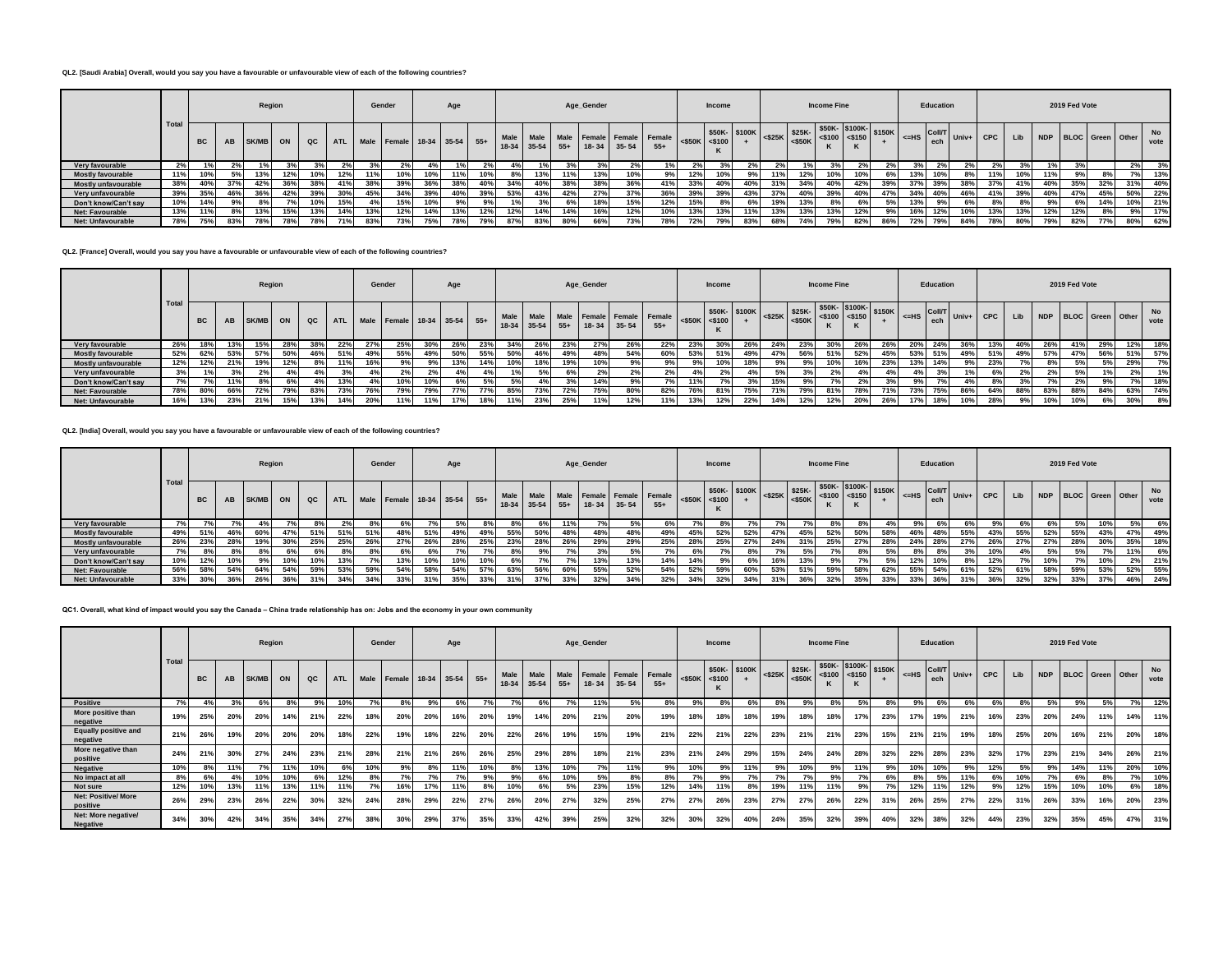## **QC1. Overall, what kind of impact would you say the Canada – China trade relationship has on: The Canadian economy as a whole**

|                                         |       |           |     | Region       |     |               |            | Gender  |                         |     | Age |       |      |             |                 | Age_Gender |                                      |                 |           | <b>Income</b>  |              |     |                      | <b>Income Fine</b>                                    |           |        |                  | Education            |       |            |     |     | 2019 Fed Vote        |     |     |            |
|-----------------------------------------|-------|-----------|-----|--------------|-----|---------------|------------|---------|-------------------------|-----|-----|-------|------|-------------|-----------------|------------|--------------------------------------|-----------------|-----------|----------------|--------------|-----|----------------------|-------------------------------------------------------|-----------|--------|------------------|----------------------|-------|------------|-----|-----|----------------------|-----|-----|------------|
|                                         | Total | <b>BC</b> | AB  | <b>SK/MB</b> | ON  | $_{\alpha c}$ | <b>ATL</b> |         | Male Female 18-34 35-54 |     |     | $55+$ | Male | 18-34 35-54 | $55+$           | $18 - 34$  | Male Male Female Female<br>$35 - 54$ | Female<br>$55+$ | $<$ \$50K | $<$ \$100<br>K | \$50K-\$100K |     | $ \leq$ \$25K \$25K- | \$50K-\$100K-<br>$\left  \cdot \right $ <\$50K <\$100 | $<$ \$150 | \$150K | $\leq$ HS $\mid$ | <b>Coll/1</b><br>ech | Univ+ | <b>CPC</b> | Lib |     | NDP BLOC Green Other |     |     | No<br>vote |
| <b>Positive</b>                         | 12%   | 9%        | 6%  | 9%           | 10% | 18%           | 17%        | 11%     | 12%                     | 14% | 10% | 11%   | 11%  | 13%         | 10%             | 16%        | 8%                                   | 13%             | 17%       | 12%            | 9%           | 18% | 16%                  | 12%                                                   |           | 11%    | 14%              | 11%                  | 9%    | 9%         | 14% | 8%  | 18%                  |     | 10% | 14%        |
| More positive than<br>negative          | 27%   | 30%       | 21% | 31%          | 26% | 28%           | 24%        | 26%     | 28%                     | 29% | 25% | 26%   | 26%  | 21%         | 29%             | 32%        | 29%                                  | 23%             | 25%       | 26%            | 27%          | 25% | 25%                  | 26%                                                   | 26%       | 32%    | 25%              | 24%                  | 32%   | 22%        | 33% | 29% | 29%                  | 15% | 21% | 22%        |
| <b>Equally positive and</b><br>negative | 23%   | 26%       | 21% | 20%          | 26% | 21%           | 21%        | 24%     | 22%                     | 23% | 25% | 22%   | 28%  | 24%         | 21%             | 19%        | 26%                                  | 22%             | 22%       | 24%            | 24%          | 21% | 23%                  | 24%                                                   | 26%       | 20%    | 22%              | 23%                  | 24%   | 19%        | 26% | 24% | 20%                  | 30% | 19% | 26%        |
| More negative than<br>positive          | 24%   | 25%       | 35% | 27%          | 23% | 20%           | 19%        | 28%     | 20%                     | 18% | 24% | 29%   | 25%  | 31%         | 29%             | 11%        | 18%                                  | 29%             | 19%       | 25%            | 26%          | 17% | 20%                  | 25%                                                   | 25%       | 29%    | 23%              | 27%                  | 23%   | 33%        | 19% | 19% | 20%                  | 28% | 27% | 18%        |
| <b>Negative</b>                         | 8%    | 8%        | 10% | 6%           |     |               | 5%         | 8%      | 7%                      | 5%  | 10% | 8%    | 8%   | 9%          | 8%              | 3%         | 9%                                   | 70I             | 8%        | 8%             | 8%           |     | 9%                   | 8%                                                    | 8%        |        | 8%               | 9%                   | 6%    | 12%        | 3%  | 8%  | 6%                   | 9%  | 20% | 6%         |
| No impact at all                        | 1%    |           |     | 30.          |     |               | 10         | $^{*o}$ | 1 <sub>9</sub>          |     |     |       |      | $*o/$       | 30 <sub>1</sub> | 401        | 1%                                   | 0 <sup>f</sup>  |           | $*$            |              |     |                      |                                                       | 10/       |        |                  | $*$                  |       |            |     |     | 1%                   |     |     | 1%         |
| Not sure                                | 6%    | 4%        | 7%  | 7%           |     | 6%            | 11%        | 2%      | 10%                     | 10% | 5%1 | 4%    | 3%   | 2%          | 2%              | 17%        | 8%                                   | 7%              | 9%        | 5%             | 4%           | 12% | 70I                  | 5%                                                    | 6%        | 3%     | 8%               | 6%                   | 4%    | 4%         | 4%  | 11% | 6%                   | 12% | 2%  | 14%        |
| <b>Net: Positive/ More</b><br>positive  | 38%   | 38%       | 27% | 40%          | 35% | 46%           | 42%        | 37%     | 40%                     | 43% | 35% | 37%   | 37%  | 34%         | 39%             | 48%        | 37%                                  | 35%             | 42%       | 38%            | 36%          | 43% | 41%                  | 38%                                                   | 34%       | 43%    | 39%              | 35%                  | 41%   | 32%        |     | 37% | 47%                  | 21% | 31% | 35%        |
| Net: More negative/<br><b>Negative</b>  | 32%   | 32%       | 45% | 33%          | 31% | 27%           | 25%        | 37%     | 27%                     | 23% | 34% | 36%   | 32%  | 40%         | 37%             | 14%        | 28%                                  | 36%             | 26%       | 33%            | 34%          | 23% | 29%                  | 33%                                                   | 33%       | 34%    | 30%              | 36%                  | 29%   | 45%        | 22% | 27% | 26%                  | 37% | 47% | 24%        |

**QC2. How closely would you say you have been following news about this whole issue?**

|                                                                          |       |           |     | Region       |     |     |     | Gender |                             |     | Age |       |               |           |       | Age_Gender |                                             |       |           | <b>Income</b> |               |           |                      | <b>Income Fine</b> |              |                        |         | Education                |       |            |     |            | 2019 Fed Vote           |     |     |            |
|--------------------------------------------------------------------------|-------|-----------|-----|--------------|-----|-----|-----|--------|-----------------------------|-----|-----|-------|---------------|-----------|-------|------------|---------------------------------------------|-------|-----------|---------------|---------------|-----------|----------------------|--------------------|--------------|------------------------|---------|--------------------------|-------|------------|-----|------------|-------------------------|-----|-----|------------|
|                                                                          | Total | <b>BC</b> | AB  | <b>SK/MB</b> | ON  | QC  |     |        | ATL Male Female 18-34 35-54 |     |     | $55+$ | Male<br>18-34 | $35 - 54$ | $55+$ | $18 - 34$  | Male Male Female Female Female<br>$35 - 54$ | $55+$ | $<$ \$50K | $<$ \$100     | \$50K- \$100K | $<$ \$25K | $$25K-$<br>$<$ \$50K | $<$ \$100          | $\leq$ \$150 | $550K - $100K - $150K$ | $<=$ HS | Coll <sup>r</sup><br>ech | Univ+ | <b>CPC</b> | Lib | <b>NDP</b> | <b>BLOC</b> Green Other |     |     | No<br>vote |
| Following it in the news<br>and discussing it with<br>friends and family | 27%   | 31%       | 29% | 29%          | 33% | 17% | 21% | 35%    | 21%                         | 25% | 25% | 31%   | 40%           | 27%       | 38%   | 12%        | 22%                                         | 25%   | 16%       | 25%           | 37%           | 14%       | 17%                  | 25%                | 31%          | 42%                    | 19%     | 29%                      | 36%   | 34%        | 27% | 23%        | 19%                     | 26% | 30% | 18%        |
| Seeing some media<br>coverage and having the<br>odd conversation about   | 41%   | 48%       | 44% | 42%          | 41% | 37% | 41% | 44%    | 39%                         | 38% | 43% | 42%   | 41%           | 49%       | 41%   | 36%        | 38%                                         | 42%   | 41%       | 46%           | 40%           | 39%       | 43%                  | 46%                | 41%          | 40%                    | 40%     | 42%                      | 42%   | 42%        | 44% | 43%        | 33%                     | 44% | 41% | 33%        |
| Just scanning the<br>headlines                                           | 24%   | 17%       | 22% | 23%          | 21% | 31% | 30% | 19%    | 28%                         | 24% | 24% | 23%   | 18%           | 21%       | 18%   | 29%        | 28%                                         | 27%   | 26%       | 24%           | 20%           | 23%       | 27%                  | 24%                | 24%          | 17%                    | 28%     | 22%                      | 19%   | 20%        | 24% | 24%        | 37%                     | 23% | 22% | 23%        |
| Haven't heard anything<br>about it until now                             | 8%    | 5%        |     | 5%           | 5%  | 16% | 7%  | 3%     | 12%                         | 13% | 8%  |       | 1%            | 4%        | 3%    | 23%        | 12%                                         | 5%    | 17%       | 5%            | 3%            | 24%       | 13%                  | 5%                 | 4%           |                        | 12%     | 6%                       | 4%    | 3%         | 6%  | 10%        | 11%                     | 6%  | 8%  | 27%        |
| Top2box                                                                  | 69%   | 78%       | 73% | 72%          | 74% | 53% | 63% | 78%    | 60%                         | 63% | 68% | 73%   | 81%           | 76%       | 79%   | 48%        | 60%                                         | 67%   | 57%       | 71%           | 77%           | 53%       | 60%                  | 71%                | 72%          | 82%                    | 59%     | 71%                      | 77%   | 76%        | 71% | 66%        | 52%                     | 70% | 71% | 51%        |
| Bottom2box                                                               | 31%   | 22%       | 27% | 28%          | 26% | 47% | 37% | 22%    | 40%                         | 37% | 32% | 27%   | 19%           | 24%       | 21%   | 52%        | 40%                                         | 33%   | 43%       | 29%           | 23%           | 47%       | 40%                  | 29%                | 28%          | 18%                    | 41%     | 29%                      | 23%   | 24%        | 29% | 34%        | 48%                     | 30% | 29% | 49%        |

**QC3. Based on whatever you've seen or heard about this current tension between Canada and China, would you describe this situation as:**

|                         |                       |           |     | Region       |     |      |     |        | Gender                          |        | Age |     |             |     |     | Age_Gender |           |                                              |                     | <b>Income</b> |     |     |     | <b>Income Fine</b> |     |     |     | Education     |           |     |     |     | 2019 Fed Vote |                         |     |                   |
|-------------------------|-----------------------|-----------|-----|--------------|-----|------|-----|--------|---------------------------------|--------|-----|-----|-------------|-----|-----|------------|-----------|----------------------------------------------|---------------------|---------------|-----|-----|-----|--------------------|-----|-----|-----|---------------|-----------|-----|-----|-----|---------------|-------------------------|-----|-------------------|
|                         | Total                 | <b>BC</b> | AB  | <b>SK/MB</b> | ON  | QC I |     |        | ATL Male Female 18-34 35-54 55+ |        |     |     | 18-34 35-54 |     | 55+ | $18 - 34$  | $35 - 54$ | Male Male Male Female Female Female<br>$55+$ | $<$ \$50K $<$ \$100 |               |     |     |     |                    |     |     |     | <b>Coll/T</b> | Univ+ CPC |     | Lib | NDP |               | <b>BLOC</b> Green Other |     | <b>No</b><br>vote |
| <b>Very serious</b>     | 31%                   |           |     | 38%          | 35% |      | 25% |        |                                 | 30%    |     |     | 36%         | 32% | 34% | 25%        | 29%       | 31%                                          | 26%                 |               | 37% | 25% |     |                    | 34% | 42% |     |               |           | 42% | 29% | 23% | 19%           | 26%                     | 40% | 26%               |
| <b>Quite serious</b>    | 57%                   | 62%       | 43% | 54%          | 55% | 63%  | 55% | 51%    | 62%                             | 56%    | 55% | 58% | 49%         | 51% | 54% | 62%        | 60%       | 63%                                          | 59%                 | 59%           | 51% | 55% | 62% | 59%                | 54% | 49% | 57% | 56%           | 57%       | 47% | 60% | 67% | 65%           | 64%                     | 48% | 55%               |
| Not that serious        | 11%                   |           | 11% | 7%           | 8%  |      |     | 13%    |                                 | 11%    | 12% |     | 14%         | 14% | 12% | 9%         | 10%       | 6%                                           | 13%                 | 10%           | 11% | 15% | 11% | 10%                | 11% | 8%  | 14% | 9%            | 8%        | 10% | 10% |     | 16%           | 10%                     | 12% | 13%               |
| Not serious at all      | 0 <sup>0</sup><br>470 | $\sim$    |     |              | 2%  | 2%   |     | $\sim$ |                                 | $\sim$ |     |     | 40          |     |     | 4%         | 2%        |                                              |                     | 20/           | 10  | 5%  | 1%  | -43                |     | 1%  |     |               |           | 1%  | 2%  |     |               |                         |     | 6%                |
| <b>Net: Serious</b>     | 88%                   | 92%       | 88% | 93%          | 90% | 82%  | 80% | 85%    |                                 | 86%    | 86% |     | 85%         | 83% | 88% | 87%        | 88%       |                                              | 85%                 | 88%           | 88% | 80% | 88% | 88°                | 89% | 91% | 84% |               |           |     | 88% | 89% | 84%           | 90%                     | 88% | 81%               |
| <b>Net: Not serious</b> | 12%                   |           | 12% | 7%           | 10% | 18%  | 20% |        | 10%                             | 14%    | 14% |     | 15%         | 17% | 12% | 13%        | 12%       | 6%                                           | 15%                 | 12%           | 12% | 20% | 12% | 12%                | 11% | 9%  |     |               | 9%        | 11% | 12% | 11% | 16%           | 10%                     | 12% | 19%               |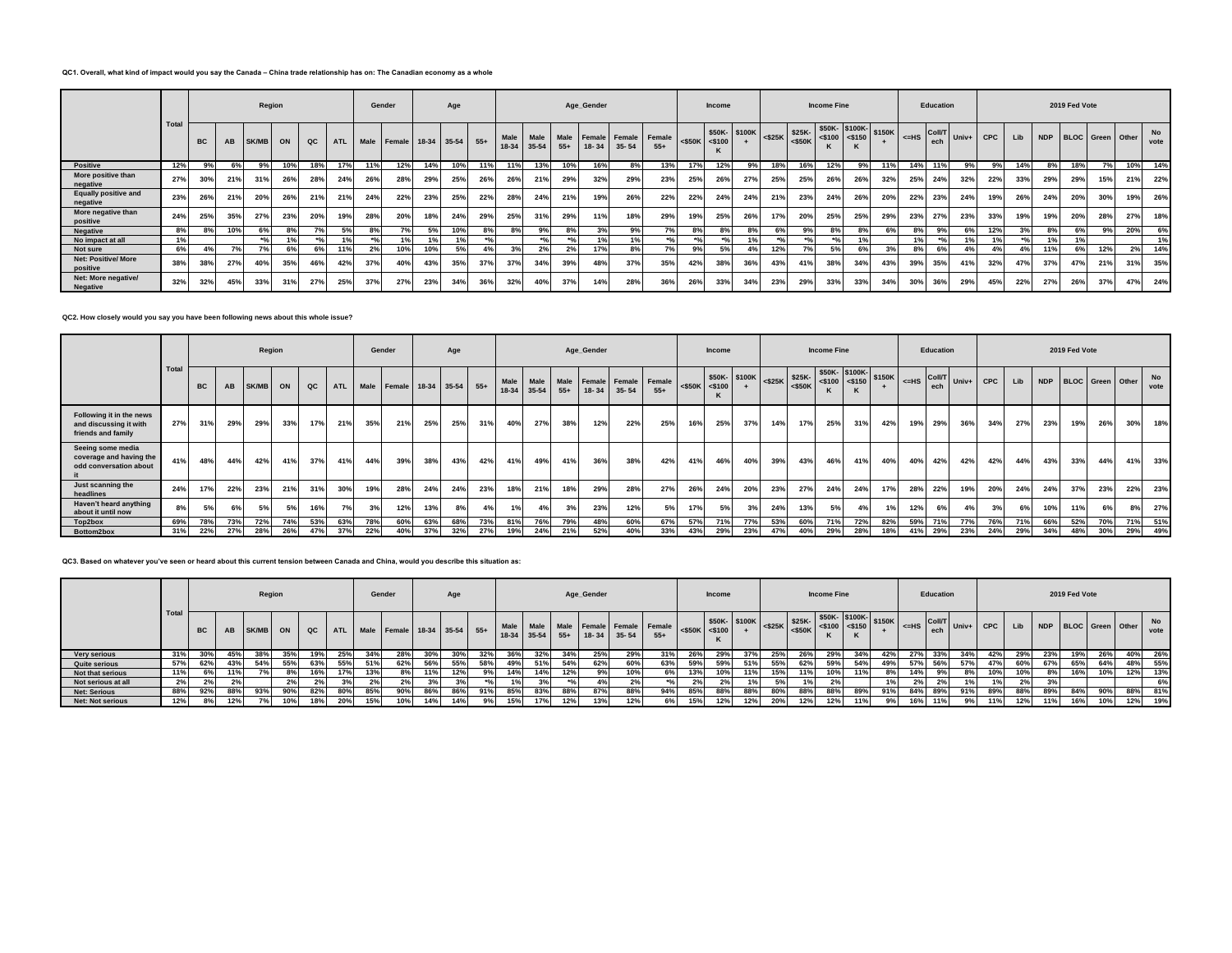### **QC4. [Agree summary] Agreement with statements**

|                                                                                                                      |      |           |     |       | Region |     |     |     | Gender                          |     | Age |     |                           |     |     | Age_Gender |           |                                         |           | <b>Income</b> |              |     |                     | <b>Income Fine</b>                                                    |           |     |                                                     | Education |     |            |     |     | 2019 Fed Vote |     |                      |            |
|----------------------------------------------------------------------------------------------------------------------|------|-----------|-----|-------|--------|-----|-----|-----|---------------------------------|-----|-----|-----|---------------------------|-----|-----|------------|-----------|-----------------------------------------|-----------|---------------|--------------|-----|---------------------|-----------------------------------------------------------------------|-----------|-----|-----------------------------------------------------|-----------|-----|------------|-----|-----|---------------|-----|----------------------|------------|
|                                                                                                                      | Tota | <b>BC</b> | AB  | SK/MB | ON     | QC  |     |     | ATL Male Female 18-34 35-54 55+ |     |     |     | Male<br>$18-34$ 35-54 55+ |     |     | $18 - 34$  | $35 - 54$ | Male Male Female Female Female<br>$55+$ | $<$ \$50K | $<$ \$100     | \$50K-\$100K |     | $ \cos 25K $ \$25K- | $\frac{1}{200}$ \$50K- \$100K- \$150K<br>$  $ <\$50K <\$100   <><br>K | $<$ \$150 |     | $\left  \right $ <=HS $\left  \right $ Coll/T Univ+ |           |     | <b>CPC</b> | Lib |     |               |     | NDP BLOC Green Other | No<br>vote |
| China can't be trusted on<br>human rights or the rule<br>of law                                                      | 90%  | 90%       | 91% | 91%   | 91%    | 87% | 87% | 91% | 89%                             | 87% | 88% | 94% | 91%                       | 89% | 93% | 84%        | 87%       | 94%                                     | 85%       | 90%           | 93%          | 81% | 87%                 | 90%                                                                   | 93%       | 92% | 87%                                                 | 91%       | 91% | 92%        | 90% | 89% | 88%           | 89% | 96%                  | 84%        |
| Canada should prohibit<br>Chinese investment in<br>sensitive industries such<br>as finance and<br>telecommunications | 77%  | 78%       | 81% | 82%   | 83%    | 66% | 64% | 78% | 75%                             | 68% | 79% | 80% | 75%                       | 78% | 80% | 63%        | 80%       | 81%                                     | 69%       | 78%           | 81%          | 64% | 73%                 | 78%                                                                   | 80%       | 86% | 73%                                                 | 78%       | 79% | 82%        | 75% | 77% | 66%           | 83% | 79%                  | 65%        |
| Canada should have<br>resisted the US request<br>and not arrested Meng in<br>the first place                         | 51%  | 47%       | 52% | 56%   | 46%    | 58% | 56% | 51% | 51%                             | 44% | 49% | 59% | 37%                       | 55% | 59% | 49%        | 45%       | 59%                                     | 60%       | 54%           | 42%          | 61% | 59%                 | 54%                                                                   | 46%       | 36% | 58%                                                 | 53%       | 40% | 48%        | 52% | 50% | 65%           | 44% | 44%                  | 59%        |

#### **QC4. [Disagree summary] Agreement with statements**

|                                                                                                                      |       |           |     | Region       |     |     |            | Gender |                         |     | Age |       |             |                     |       | Age_Gender |           |                                    |     | Income              |              |     |                                                     | <b>Income Fine</b>   |     |                                     |         | Education            |         |            |     |     | 2019 Fed Vote        |     |     |            |
|----------------------------------------------------------------------------------------------------------------------|-------|-----------|-----|--------------|-----|-----|------------|--------|-------------------------|-----|-----|-------|-------------|---------------------|-------|------------|-----------|------------------------------------|-----|---------------------|--------------|-----|-----------------------------------------------------|----------------------|-----|-------------------------------------|---------|----------------------|---------|------------|-----|-----|----------------------|-----|-----|------------|
|                                                                                                                      | Total | <b>BC</b> | AB  | <b>SK/MB</b> | ON  | QC  | <b>ATL</b> |        | Male Female 18-34 35-54 |     |     | $55+$ | <b>Male</b> | Male<br>18-34 35-54 | $55+$ | $18 - 34$  | $35 - 54$ | Male Female Female Female<br>$55+$ |     | $<$ \$50K $<$ \$100 | \$50K-\$100K |     | $ \sim$ $\vert$ <\$25K $\vert$ \$25K-<br>$\leq$ 50K | $ $ <\$100 \, <\$150 |     | $\frac{1}{2}$ \$50K- \$100K- \$150K | $<=$ HS | <b>Coll/T</b><br>ech | $Univ+$ | <b>CPC</b> | Lib |     | NDP BLOC Green Other |     |     | No<br>vote |
| China can't be trusted on<br>human rights or the rule<br>of law                                                      | 10%   | 10%       | 9%  | 9%           | 9%  | 13% | 13%        | 9%     | 11%                     | 13% | 12% | 6%    | 9%          | 11%                 | 7%    | 16%        | 13%       | 6%                                 | 15% | 10%                 | 7%           | 19% | 13%                                                 | 10%                  | 7%  | 8%                                  | 13%     | 9%                   | 9%      | 8%         | 10% | 11% | 12%                  | 11% | 4%  | 16%        |
| Canada should prohibit<br>Chinese investment in<br>sensitive industries such<br>as finance and<br>telecommunications | 23%   | 22%       | 19% | 18%          | 17% | 34% | 36%        | 22%    | 25%                     | 32% | 21% | 20%   | 25%         | 22%                 | 20%   | 37%        | 20%       | 19%                                | 31% | 22%                 | 19%          | 36% | 27%                                                 | 22%                  | 20% | 14%                                 | 27%     | 22%                  | 21%     | 18%        | 25% | 23% | 34%                  | 17% | 21% | 35%        |
| Canada should have<br>resisted the US request<br>and not arrested Meng in<br>the first place                         | 49%   | 53%       | 48% | 44%          | 54% | 42% | 44%        | 49%    | 49%                     | 56% | 51% | 41%   | 63%         | 45%                 | 41%   | 51%        | 55%       | 41%                                | 40% | 46%                 | 58%          | 39% | 41%                                                 | 46%                  | 54% | 64%                                 | 42%     | 47%                  | 60%     | 52%        | 48% | 50% | 35%                  | 56% | 56% | 41%        |

#### **QC4. Agreement - China can't be trusted on human rights or the rule of law**

|                          |       |           |     | Region |     |          |     |     | Gender                          |     | Age |     |     |     |     | Age_Gender |                             |                                                                                                                                                                                                                                                                                                                                                                                                                                                                                                                                                       |     | <b>Income</b> |                |     |     | <b>Income Fine</b> |     |     |     | Education |     |     |     |     | 2019 Fed Vote |     |                      |            |
|--------------------------|-------|-----------|-----|--------|-----|----------|-----|-----|---------------------------------|-----|-----|-----|-----|-----|-----|------------|-----------------------------|-------------------------------------------------------------------------------------------------------------------------------------------------------------------------------------------------------------------------------------------------------------------------------------------------------------------------------------------------------------------------------------------------------------------------------------------------------------------------------------------------------------------------------------------------------|-----|---------------|----------------|-----|-----|--------------------|-----|-----|-----|-----------|-----|-----|-----|-----|---------------|-----|----------------------|------------|
|                          | Total | <b>BC</b> | AB  | SK/MB  | ON  | $\alpha$ |     |     | ATL Male Female 18-34 35-54 55+ |     |     |     |     |     |     |            | 18-34 35-54 55+ 18-34 35-54 | $\left \begin{array}{cc} \text{Male} & \text{Male} \\ \text{Male} & \text{Male} \end{array}\right  \xrightarrow{\text{Rone}} \left \begin{array}{cc} \text{Female} \\ \text{Female} \end{array}\right  \xrightarrow{\text{Female}} \left \begin{array}{cc} \text{semale} \\ \text{C450K} \end{array}\right  \xrightarrow{\text{S50K}} \left \begin{array}{cc} \text{S50K-} \\ \text{S450K} \end{array}\right  \xrightarrow{\text{S25K}} \left \begin{array}{cc} \text{S25K-} \\ \text{S450K} \end{array}\right  \xrightarrow{\text{S30K}} \$<br>$55+$ |     |               |                |     |     |                    |     |     |     |           |     |     | Lib |     |               |     | NDP BLOC Green Other | No<br>vote |
| <b>Strongly Agree</b>    | 52%   | 52%       | 52% | 50%    | 58% | 45%      | 41% | 60% | 44%                             | 49% | 51% |     | 68% | 56% | 57% | 32%        | 46%                         | 52%                                                                                                                                                                                                                                                                                                                                                                                                                                                                                                                                                   | 44% | 52%           | 59%            | 40% | 46% | 52%                |     | 64% | 48° | 54%       | 53% | 60% | 50% | 49% | 45%           | 50% | 65%                  | 36%        |
| Agree                    | 38%   | 38%       | 40% | 41%    | 33% | 42%      | 46% | 31% | 45%                             | 38% | 37% | 39% | 23% | 33% | 36% | 52%        | 42%                         | 42%                                                                                                                                                                                                                                                                                                                                                                                                                                                                                                                                                   | 41% | 38%           | 35%            | 40% | 41% | 38%                |     | 28% |     | 37%       | 38% | 32% | 40% | 40% | 42%           | 39% | 31%                  | 48%        |
| <b>Disagree</b>          | 8%    |           |     |        |     |          |     |     |                                 | 11% |     |     |     | 10% |     | 12%        | 11%                         |                                                                                                                                                                                                                                                                                                                                                                                                                                                                                                                                                       | 13% |               |                | 15% | 12% |                    |     |     |     |           |     |     | 9%  | -8% |               |     | 4%1                  | 10%        |
| <b>Strongly Disagree</b> | 2%    |           |     |        | 2%  | 2%       |     |     |                                 | 2%  |     |     |     |     |     | 3%1        | 2%                          | 1%                                                                                                                                                                                                                                                                                                                                                                                                                                                                                                                                                    |     |               | 2 <sup>9</sup> |     |     | 2%                 |     |     | 20/ | 2%        |     |     |     |     |               |     |                      | 6%         |
| Net: Agree               | 90%   | 90%       | 91% | 91%    | 91% | 87%      | 87% | 91% | 89%                             |     | 88% |     | 91% | 89% | 93% | 84%        | 87%                         | 94%                                                                                                                                                                                                                                                                                                                                                                                                                                                                                                                                                   | 85% |               | 93%            | 81% | 87% | 90%                | 93% |     |     | 91%       | 91% | 92% | 90% | 89% | 88%           | 89% | 96%                  | 84%        |
| <b>Net: Disagree</b>     | 10%   | 10%       |     |        | 9%  | 13%      |     |     | 11%                             | 13% | 12% |     |     | 11% |     | 16%        | 13%                         | 6%1                                                                                                                                                                                                                                                                                                                                                                                                                                                                                                                                                   | 15% |               | 7%             | 19% | 13% |                    |     |     |     |           |     |     |     |     | 12%           | 11% | 4%                   | 16%        |

### **QC4. Agreement - Canada should prohibit Chinese investment in sensitive industries such as finance and telecommunications**

|                          |       |           |           |       | Region |               |     |     | Gender                          |     | Age |            |                   |     |     | Age_Gender |             |                                              |                       | Income     |               |     |     | <b>Income Fine</b> |     |     |     | Education |     |     |     |     | 2019 Fed Vote |                      |     |            |
|--------------------------|-------|-----------|-----------|-------|--------|---------------|-----|-----|---------------------------------|-----|-----|------------|-------------------|-----|-----|------------|-------------|----------------------------------------------|-----------------------|------------|---------------|-----|-----|--------------------|-----|-----|-----|-----------|-----|-----|-----|-----|---------------|----------------------|-----|------------|
|                          | Tota  | <b>BC</b> | <b>AB</b> | SK/MB | ON     | $_{\alpha c}$ |     |     | ATL Male Female 18-34 35-54 55+ |     |     |            | $18-34$ 35-54 55+ |     |     |            | 18-34 35-54 | Male Male Male Female Female Female<br>$55+$ | $<$ \$50K $\le$ \$100 |            | \$50K- \$100K |     |     |                    |     |     |     |           |     |     | Lib |     |               | NDP BLOC Green Other |     | No<br>vote |
| <b>Strongly Agree</b>    | 38%   | 35%       |           | 35%   | 45%    | 27%           | 33% | 46% | 31%                             | 33% |     | 40%        | 45%               | 47% | 45% | 22%        | 32%         | 36%                                          | 31%                   | 36%        | 47%           | 30% | 32% | 36%                | 42% | 59% | 35% | 40%       | 40% | 49% | 34% | 32% | 22%           | 41%                  | 53% | 31%        |
| Agree                    | 38%   | 42%       | 34%       | 46%   | 38%    | 39%           | 31% | 32% | 44%                             | 35% | 40% | 40%        | 30%               | 31% | 35% | 40%        | 48%         | 44%                                          | 38%                   | 41%        | 34%           | 33% | 41% | 41%                | 38% | 27% | 38% | 39%       | 39% | 33% | 42% | 45% | 44%           | 42%                  | 27% | 34%        |
| <b>Disagree</b>          | 20%   | 18%       |           | 18%   | 14%    | 30%           | 32% | 19% | 21%                             | 27% |     | 18%        | 21%               | 20% | 17% | 32%        | 16%         | 18%                                          | 26%                   | <b>20%</b> | 16%           | 30% | 23% | 20%                |     | 11% | 23% | 19%       |     |     | 23% |     | 31%           | 12%                  | 15% | 28%        |
| <b>Strongly Disagree</b> | 3%    | 5%        |           |       |        |               |     |     | 3%                              | 5%  |     |            |                   |     |     |            | 4%          |                                              | 5%                    |            |               |     |     | $2\%$              |     |     |     |           | 2%  | 2%  | 2%  |     |               | 5%                   | 5%  | 7%         |
| Net: Agree               | 77% i | 78%       | 81%       | 82%   | 83%    | 66%           | 64% | 78% | 75%                             | 68% | 79% | 80%        | 75%               | 78% | 80% | 63%        | 80%         | 81%                                          | 69%                   | 78%        | 81%           | 64% | 73% | 78%                | 80% | 86% | 73% | 78%       | 79% | 82% | 75% | 77% | 66%           | 83%                  | 79% | 65%        |
| <b>Net: Disagree</b>     | 23%   | 22%       | 19%       | 18%   | 17%    | 34%           | 36% | 22% | 25%                             | 32% |     | <b>20%</b> | 25%               | 22% | 20% | 37%        | 20%         | 19%                                          | 31%                   | 22%        | 19%           | 36% | 27% | 22%                | 20% | 14% | 27% | 22%       |     | 18% |     | 23% | 34%           | 17%                  | 21% | 35%        |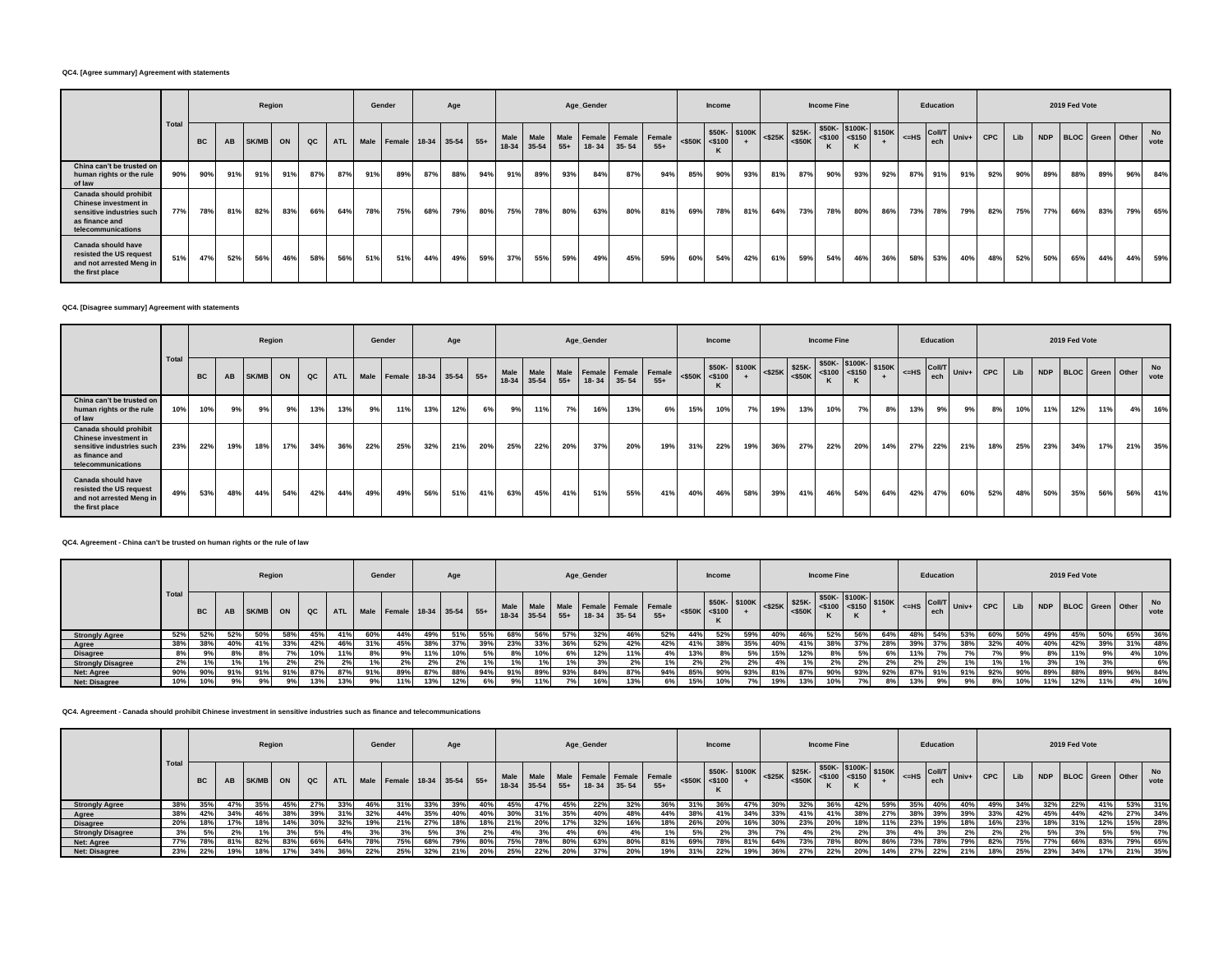## **QC4. Agreement - Canada should have resisted the US request and not arrested Meng in the first place**

|                          |       |           |     |       | Region |          |     |     | Gender                          |     | Age |                 |                   |     |     | Age_Gender |                                                      |       |                       | <b>Income</b> |     |     |     | <b>Income Fine</b> |     |     |                 | Education                                                                          |                |            |     |     | 2019 Fed Vote |                      |     |            |
|--------------------------|-------|-----------|-----|-------|--------|----------|-----|-----|---------------------------------|-----|-----|-----------------|-------------------|-----|-----|------------|------------------------------------------------------|-------|-----------------------|---------------|-----|-----|-----|--------------------|-----|-----|-----------------|------------------------------------------------------------------------------------|----------------|------------|-----|-----|---------------|----------------------|-----|------------|
|                          | Total | <b>BC</b> | AB  | SK/MB | ON     | $\alpha$ |     |     | ATL Male Female 18-34 35-54 55+ |     |     |                 | $18-34$ 35-54 55+ |     |     |            | Male Male Male Female Female Female<br>$18-34$ 35-54 | $55+$ | $<$ \$50K $\le$ \$100 |               |     |     |     | n.                 |     |     |                 | $\left  \begin{array}{c} \n\text{c} = \text{HS} \\ \text{ech} \end{array} \right $ | Coll/T Univ+ I | <b>CPC</b> | Lib |     |               | NDP BLOC Green Other |     | No<br>vote |
| <b>Strongly Agree</b>    | 19%   | 19%       | 21% | 23%   | 15%    | 24%      | 19% | 22% | 17%                             | 12% |     | 27              | 16%               | 21% | 28% |            | 13%                                                  | 27%   | 22%                   |               |     | 24% | 21% | 23%                |     |     |                 |                                                                                    | 139            | 20%        |     | 20% | 32%           |                      | 17% | 17%        |
| Agree                    | 32%   | 28%       | 31% | 33%   | 31%    | 34%      | 37% | 29% | 34%                             | 31% | 33% |                 | 21%               | 34% | 31% | 40%        | 32%                                                  | 32%   | 38%                   | 31%           | 26% | 37% | 38% | 31%                | 30% | 22% | 35%             | 33%                                                                                | 27%            | 28%        | 35% | 30% | 33%           | 31%                  | 27% | 41%        |
| <b>Disagree</b>          | 35%   | 41%       | 36% | 27%   | 37%    | 33%      | 35% | 31% | 39%                             | 43% | 36% | 30 <sup>°</sup> | 41%               | 27% | 27% | 44%        | 43%                                                  | 32%   | 31%                   | 36%           | 39% | 28% | 32% | 36%                | 34% |     | 30 <sup>o</sup> | 32%                                                                                | 47%            | 32%        | 39% | 38% | 29%           | 46%                  | 31% | 32%        |
| <b>Strongly Disagree</b> | 13%   | 12%       | 12% | 18%   | 17%    |          |     | 18% | 10%                             | 14% | 15% | 12%             | 22%               | 18% | 15% | 7%         | 12%                                                  |       | 10%                   | 10%           | 20% | 11% | 9%  | 10%                | 19% |     |                 | 15%                                                                                | 13%            | 20%        | 9%  | 12% | 6%            | 10%                  | 25% | 9%         |
| <b>Net: Agree</b>        | 51%   | 47%       | 52% | 56%   | 46%    | 58%      | 56% | 51% | 51%                             | 44% | 49% | 59%             | 37%               | 55% | 59% | 49%        | 45%                                                  | 59%   | 60%                   | 54%           | 42% | 61% | 59% | 54%                | 46% |     |                 | 53%                                                                                | 40%            | 48%        | 52% | 50% | 65%           | 44%                  | 44% | 59%        |
| <b>Net: Disagree</b>     | 49%   | 53%       | 48% | 44%   | 54%    | 42%      | 44% | 49% | 49%                             | 56% | 51% | 41%             | 63%               | 45% | 41% | 51%        | 55%                                                  | 41%   | 40%                   | 46%           | 58% | 39% | 41% | 46%                | 54% | 64% | 42%             | 47%                                                                                | 60%            | 52%        | 48% | 50% | 35%           | 56%                  | 56% | 41%        |

### **QC5. What do you think the Canadian government's overall approach should be regarding the Meng situation?**

|                                                                                                                                                            |       |     |     |       | Region |     |     |     | Gender                      |     | Age |     |       |           |       | Age_Gender  |     |                                              |           | <b>Income</b> |               |     |                     | <b>Income Fine</b>                                                              |     |     |                                 | Education |       |            |     |     | 2019 Fed Vote        |     |     |            |
|------------------------------------------------------------------------------------------------------------------------------------------------------------|-------|-----|-----|-------|--------|-----|-----|-----|-----------------------------|-----|-----|-----|-------|-----------|-------|-------------|-----|----------------------------------------------|-----------|---------------|---------------|-----|---------------------|---------------------------------------------------------------------------------|-----|-----|---------------------------------|-----------|-------|------------|-----|-----|----------------------|-----|-----|------------|
|                                                                                                                                                            | Total | BC  | AB  | SK/MB | ON     | QC  | ATL |     | Male Female 18-34 35-54 55+ |     |     |     | 18-34 | $35 - 54$ | $55+$ | 18-34 35-54 |     | Male Male Male Female Female Female<br>$55+$ | $<$ \$50K | $<$ \$100     | \$50K- \$100K |     | $ \cos 25K $ \$25K- | $\frac{1}{2}$ \$50K- \$100K- \$150K<br>$ \cdot$ K $ $ <\$50K <\$100 <\$150<br>к |     |     | $ \left $ <=HS $\right $ Coll/T | ech       | Univ+ | <b>CPC</b> | Lib |     | NDP BLOC Green Other |     |     | No<br>vote |
| Continue to treat it as a<br>legal matter and leave it<br>with the courts to decide,<br>no matter the<br>consequences to Canada-<br><b>China relations</b> | 53%   | 53% | 46% | 47%   | 59%    | 50% | 55% | 56% | 50%                         | 62% | 55% | 45% | 68%   | 56%       | 48%   | 56%         | 54% | 42%                                          | 50%       | 51%           | 58%           | 53% | 48%                 | 51%                                                                             | 58% | 53% | 49%                             | 53%       | 60%   | 49%        | 57% | 57% | 39%                  | 58% | 63% | 55%        |
| Apply political pressure<br>to get Meng out of the<br><b>Canadian system</b><br>somehow, in hopes of<br>resolving these tensions<br>with China             | 47%   | 47% | 54% | 53%   | 41%    | 50% | 45% | 44% | 50%                         | 38% | 45% | 55% | 32%   | 44%       | 52%   | 44%         | 46% | 58%                                          | 50%       | 49%           | 42%           | 47% | 52%                 | 49%                                                                             | 42% | 47% | 51%                             | 47%       | 40%   | 51%        | 43% | 43% | 61%                  | 42% | 37% | 45%        |

**QC6. Do you think the federal government should or should not allow Chinese telecom company Huawei to be involved in building Canada's 5G mobile networks?**

|                          |      |           |     | Region |     |     |            |     | Gender                      |     | Age |     |      |     |     | Age_Gender |                             |                                         |     | Income |                                                                                                                                                                                                                                                                                                                                                                                                                                                     |     |     | <b>Income Fine</b> |     |     |                                                                                                                                                          | Education |                                                                  |            |     |     | 2019 Fed Vote        |     |     |            |
|--------------------------|------|-----------|-----|--------|-----|-----|------------|-----|-----------------------------|-----|-----|-----|------|-----|-----|------------|-----------------------------|-----------------------------------------|-----|--------|-----------------------------------------------------------------------------------------------------------------------------------------------------------------------------------------------------------------------------------------------------------------------------------------------------------------------------------------------------------------------------------------------------------------------------------------------------|-----|-----|--------------------|-----|-----|----------------------------------------------------------------------------------------------------------------------------------------------------------|-----------|------------------------------------------------------------------|------------|-----|-----|----------------------|-----|-----|------------|
|                          | Tota | <b>BC</b> | AB  | SK/MB  | ON  |     | <b>ATL</b> |     | Male Female 18-34 35-54 55+ |     |     |     | Male |     |     |            | 18-34 35-54 55+ 18-34 35-54 | Male Male Female Female Female<br>$55+$ |     |        | $\left \begin{array}{cc} \text{550K} \\ \text{550K} \end{array}\right $ \$100K $\left \begin{array}{cc} \text{5100K} \\ \text{5100} \end{array}\right $ $\left \begin{array}{cc} \text{550K} \\ \text{550K} \end{array}\right $ $\left \begin{array}{cc} \text{550K} \\ \text{550K} \end{array}\right $ $\left \begin{array}{cc} \text{5100K} \\ \text{550K} \end{array}\right $ $\left \begin{array}{cc} \text{5100K} \\ \text{550K} \end{array}\$ |     |     |                    |     |     | $\left  \begin{array}{c} -\sin \theta \\ -\sin \theta \end{array} \right $ ech $\left  \begin{array}{c} \cos \theta \\ -\sin \theta \end{array} \right $ |           | $\overline{\phantom{a}}$ Coll/T Univ+ I $\overline{\phantom{a}}$ | <b>CPC</b> | Lib |     | NDP BLOC Green Other |     |     | No<br>vote |
| <b>Definitely should</b> | 6%   | 5%        | 6%  |        |     | 9%  |            |     |                             |     | 5%  |     |      |     |     | 10%        | 5%                          |                                         |     | 5%     | 6%                                                                                                                                                                                                                                                                                                                                                                                                                                                  | 10% |     |                    |     |     |                                                                                                                                                          |           |                                                                  |            |     |     |                      |     | 4%  | 9%         |
| <b>Probably should</b>   | 15%  | 14%       | 9%  | 9%.    | 12% | 25% | 18%        | 15% | 16%                         | 13% | 16% | 17% | 11%  | 16% | 17% | 15%        | 16%                         | 17%                                     | 22% | 14%    | 11%                                                                                                                                                                                                                                                                                                                                                                                                                                                 | 21% | 23% | 14%                | 13% |     | 19%                                                                                                                                                      | 13%       | 13%                                                              | 11%        | 20% | 12% | 23%                  | 13% | 16% | 15%        |
| Probably should not      | 25%  | 31%       | 20% | 31%    | 26% | 22% | 23%        | 24% | 27%                         | 29% | 22% | 25% | 28%  | 21% | 23% | 31%        | 22%                         | 27%                                     | 25% | 26%    | 24%                                                                                                                                                                                                                                                                                                                                                                                                                                                 | 23% | 26% | 26%                | 28% | 20% | 24%                                                                                                                                                      | 26%       | 26%                                                              | 22%        | 29% | 31% | 26%                  | 24% | 16% | 17%        |
| Definitely should not    | 43%  | 44%       | 56% | 41%    | 47% | 33% | 40%        | 48% | 39%                         | 36% | 48% | 44% | 48%  | 52% | 44% | 26%        | 44%                         | 43%                                     | 30% | 46%    | 53%                                                                                                                                                                                                                                                                                                                                                                                                                                                 | 25% | 34% | 46%                | 47% | 65% | 38%                                                                                                                                                      | 46%       | 47%                                                              | 57%        | 36% | 36% | 33%                  | 47% | 56% | 34%        |
| Not sure/Can't say       | 10%  |           | 8%  | 15%    | 10% | 11% | 13%        |     | 13%                         | 12% | 9%  | 10% |      |     | 8%  |            | 13%                         | 11%                                     | 15% | 9%     | 6%                                                                                                                                                                                                                                                                                                                                                                                                                                                  | 21% | 12% |                    |     |     | 12%                                                                                                                                                      |           |                                                                  | 5%         | 8%  | 15% | 10%                  | 11% | 8%  | 25%        |
| <b>Net: Should</b>       | 21%  | 19%       | 16% | 13%    | 17% | 34% | 24%        | 22% | 21%                         | 22% | 20% | 21% | 20%  | 21% | 24% | 25%        | 21%                         | 19%                                     | 29% | 19%    |                                                                                                                                                                                                                                                                                                                                                                                                                                                     |     | 28% | 19%                | 18% | 13% | 26%                                                                                                                                                      |           | 19%                                                              | 15%        | 26% | 18% | 30%                  | 19% | 20% | 24%        |
| Net: Should not          | 69%  | 74%       | 77% | 72%    | 73% | 55% | 63%        | 72% | 65%                         | 66% | 70% | 69% | 76%  | 73% | 68% | 58%        | 66%                         | 70%                                     | 55% | 72%    | 77%                                                                                                                                                                                                                                                                                                                                                                                                                                                 |     | 60% | 72%                | 75% | 85% | 62%                                                                                                                                                      |           | 74%                                                              | 79%        | 65% | 66% | 60%                  | 71% | 72% | 51%        |

#### **QC7. Thinking about Canada's overall relationship with China, what should be more important to Canada:**

|                                                         |       |           |     | Region   |     |      |     |     | Gender                          |     | Age |     |             |     |     | Age_Gender |                                                                        |       |     | Income |     |     |     | <b>Income Fine</b>                                                                                            |     |     |     | Education |                                                                              |     |         |     | 2019 Fed Vote |                      |     |                   |
|---------------------------------------------------------|-------|-----------|-----|----------|-----|------|-----|-----|---------------------------------|-----|-----|-----|-------------|-----|-----|------------|------------------------------------------------------------------------|-------|-----|--------|-----|-----|-----|---------------------------------------------------------------------------------------------------------------|-----|-----|-----|-----------|------------------------------------------------------------------------------|-----|---------|-----|---------------|----------------------|-----|-------------------|
|                                                         | Total | <b>BC</b> |     | AB SK/MB | ON  | QC I |     |     | ATL Male Female 18-34 35-54 55+ |     |     |     | 18-34 35-54 |     |     |            | Male Male Male Female Female Female <\$50K <\$100<br>$55+$ 18-34 35-54 | $55+$ |     |        |     |     |     | $550K - 100K$<br>-100 $\left(-525K - 525K - 5100K - 1500K - 150K\right)$<br>-150 $\left(-5100K - 150K\right)$ |     |     |     |           | $\left  \right $ <=HS $\left $ Coll/T $\right $ Univ+ $\left $ CPC $\right $ |     | $I$ Lib |     |               | NDP BLOC Green Other |     | <b>No</b><br>vote |
| <b>Trade and investment</b><br>opportunities for Canada | 30%   | 26%       | 41% | 39%      | 27% | 28%  | 33% | 35% | 25%                             | 20% | 28% | 39% | 23%         | 33% | 47% | 18%        | 23%                                                                    | 33%   | 27% | 27%    | 32% | 25% | 28% | 27%                                                                                                           | 32% | 32% | 32% | 32%       | 25%                                                                          | 42% | 30%     | 12% | 26%           | 17%                  | 29% | 27%               |
| Human rights and the<br>rule of law                     | 70%   | 74%       | 59% | 61%      | 73% | 72%  | 67% | 65% | 75%                             | 80% | 72% | 61% | 77%         | 67% | 53% | 82%        | 77%                                                                    | 67%   | 73% | 73%    | 68% | 75% | 72% | 73%                                                                                                           | 68% | 68% | 68% | 68%       | 75%                                                                          | 58% | 70%     | 88% | 74%           | 83%                  | 71% | 73%               |